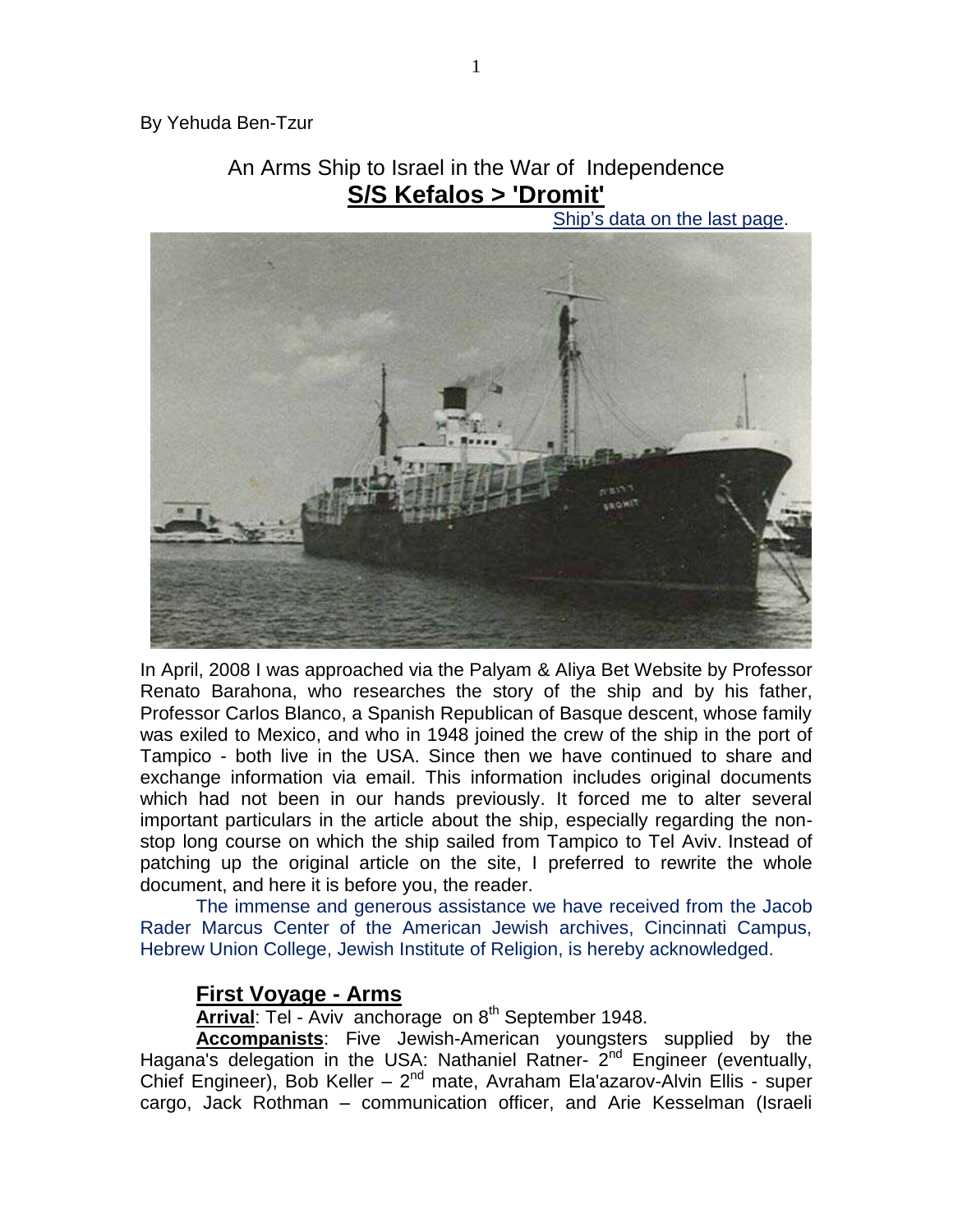student) - communication assistant. The five were the accompanying crew, representing the owners – the Hagana, but their status was different from accompanists of the arms ships in Europe, in that they were subject to the orders of the captain, not to mention that four of them acted as members of the crew.



"**The Jewish boat" - the five in Tampico, Mexico**

**Cargo**: Particulars are presented in a report sent to Ben-Gurion after the cargo had been offloaded in Tel Aviv on 13<sup>th</sup> September 1948. An additional 1,400 tons of sugar were loaded to be used as a "cover" cargo to hide the arms and a big quantity of airplanes fuel was loaded just before departure  $1$ .

The 'Kefalos', a 6,000 cargo ship, was the seventh and last that the Hagana's Procurement System bought on May 1948 and registered her directly – under a false front – to Manuel Enterprises<sup>2</sup> (Panama City). More arms vessels were leased when needed for a specific voyage or special period. The first six arms ships were purchased by the European Procurement delegation whereas the 'Kefalos' was the first to be purchased by the American Delegation in New York for procurement of arms from the American continent. The operation was called 'Dromi' (South) and the ship was called 'Dromit' (Southerner), because the main deal was done with Mexico, although additional items were smuggled from the USA to Mexico and carried aboard the vessel.

 $\overline{a}$  $<sup>1</sup>$  Different cargo data is given by other sources. See Doron Rozen, 'In Quest of the American</sup> Treasure', 2008 (Hebrew), p' 274.

 $2$  The company vanished. No traces left.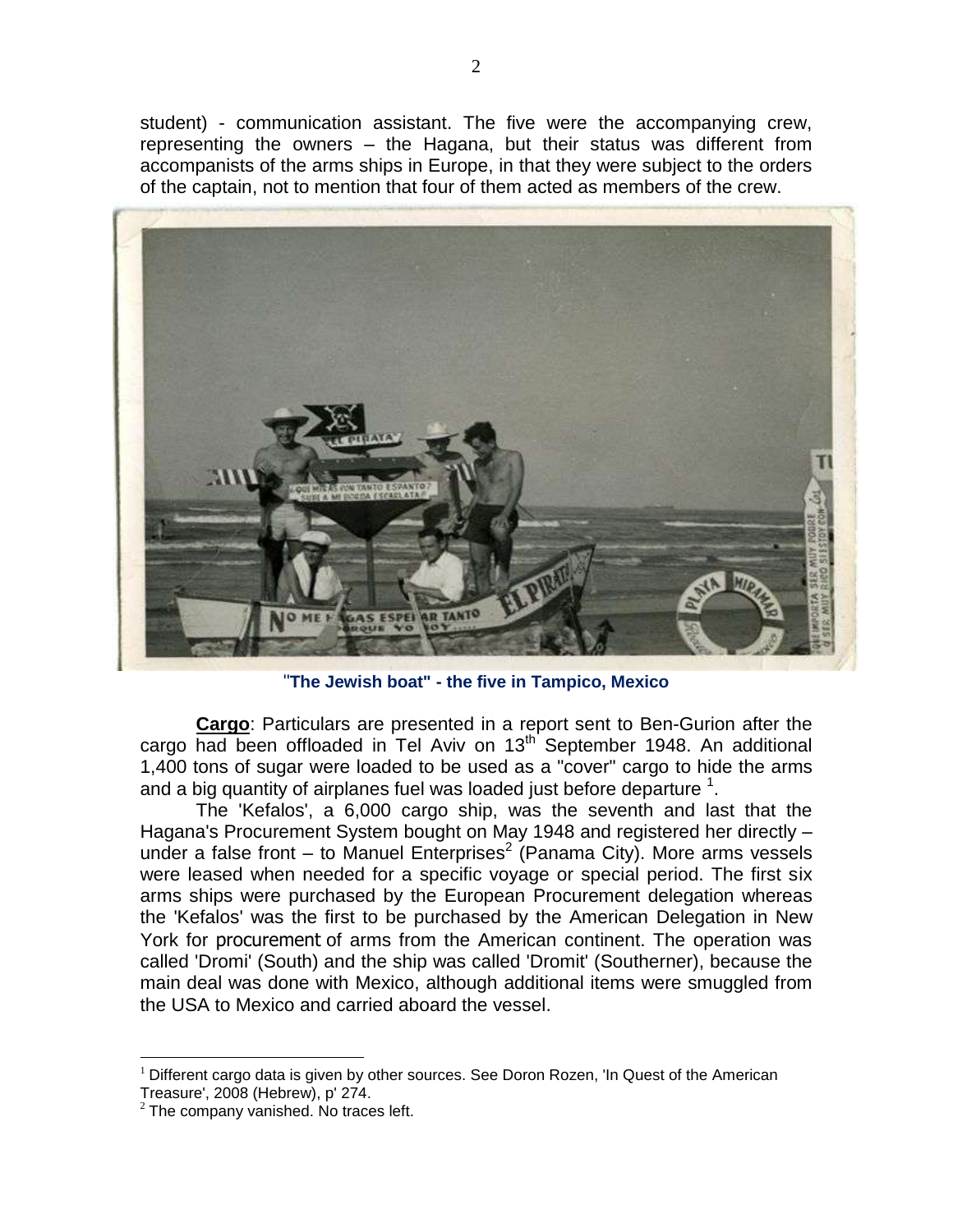The ship had been purchased for \$ 190,000 by the members of the Procurement delegation in New York, Eli Shalit and Raphael Recanati. Then they approached Captain Adolph S. Oko Jr., a veteran Jewish-American sailor and asked him to take it upon himself to bring this cargo to Tel Aviv anchorage (The city itself had been cleared of British presence since February 1948, whereas part of the port of Haifa remained a British enclave until June  $30<sup>th</sup>$ ).

The captain was aware that shipping this cargo was in breach of the international embargo that had been placed on supplying weapons to both warring sides, but he accepted the challenge and gathered together a crew whom he knew from former activities. Many of these men were Republicans Spaniards who had escaped from Franco"s Spain, some were South Americans, and still others were from other nations, such as Canada, Finland and Portugal.

The ship was handed over to the captain in the port of Portland, Maine on 1st June 1948. From there she sailed to a dry dock in New York. Almost immediately after leaving Portland a serious fire broke out in the engine hold. According to the captain the fire was "due to the filthy condition" of the ship. The crew succeeded, however, in getting it under control quickly without the need of outside help. It seems that the ship was in need of total refitting, which had not been done despite the captain's request that it was necessary to do so. The captain had also demanded that the cranes on the ship be replaced with new ones, and this had also not been done. The reason given was that there was no time to waste, and the result was that the ship's entire cargo would have to be offloaded with those same old cranes in Tel Aviv anchorage and brought to shore on barges.

On 12<sup>th</sup> June 1948, just as the ship was about to leave New York for Mexico, Teddy Kollek, head of the Hagana delagation in the USA, gave the captain a set of confidential 'instructions'. At that point - end of the British Mandate - the main problem confronting Israel was the UN observers posted in the Israeli ports, whose task was to prevent arms from being unloaded. Therefore, the cargo had to be secret and hidden or in some way disguised, and in some cases even the destination port was to remain hidden from the crew. For these reasons the 'Kefalos' was given sailing orders for Buenos Aires, as the first port of call [Interestingly, the *New York Times* reported on 15th June that the vessel was headed for Montevideo]. On 14<sup>th</sup> June the ship left New York harbor. While on the high seas, the crew was informed that the ship was sailing to Tampico for some minor repairs and to take on some produce, while the officers were briefed by Captain Oko about the real aim of the voyage.

Obviously, once she had taken on its vital cargo, the 'Dromit' had to head for its final destination - a distance of more than 7,000 nautical miles, without refueling en route. For that reason she had to take on enough provisions and extra fuel in barrels to ascertain that she would have enough to last the distance + 1,200 extra miles to enable her reaching an Italian port, because there were not fuel facilities in Tel Aviv.

According to his instructions the captain had also to change the ship's name after leaving Tampico, and he was given three choices: Esperanza, Adelanta or Pinzon. After choosing the name he was to report it to New York for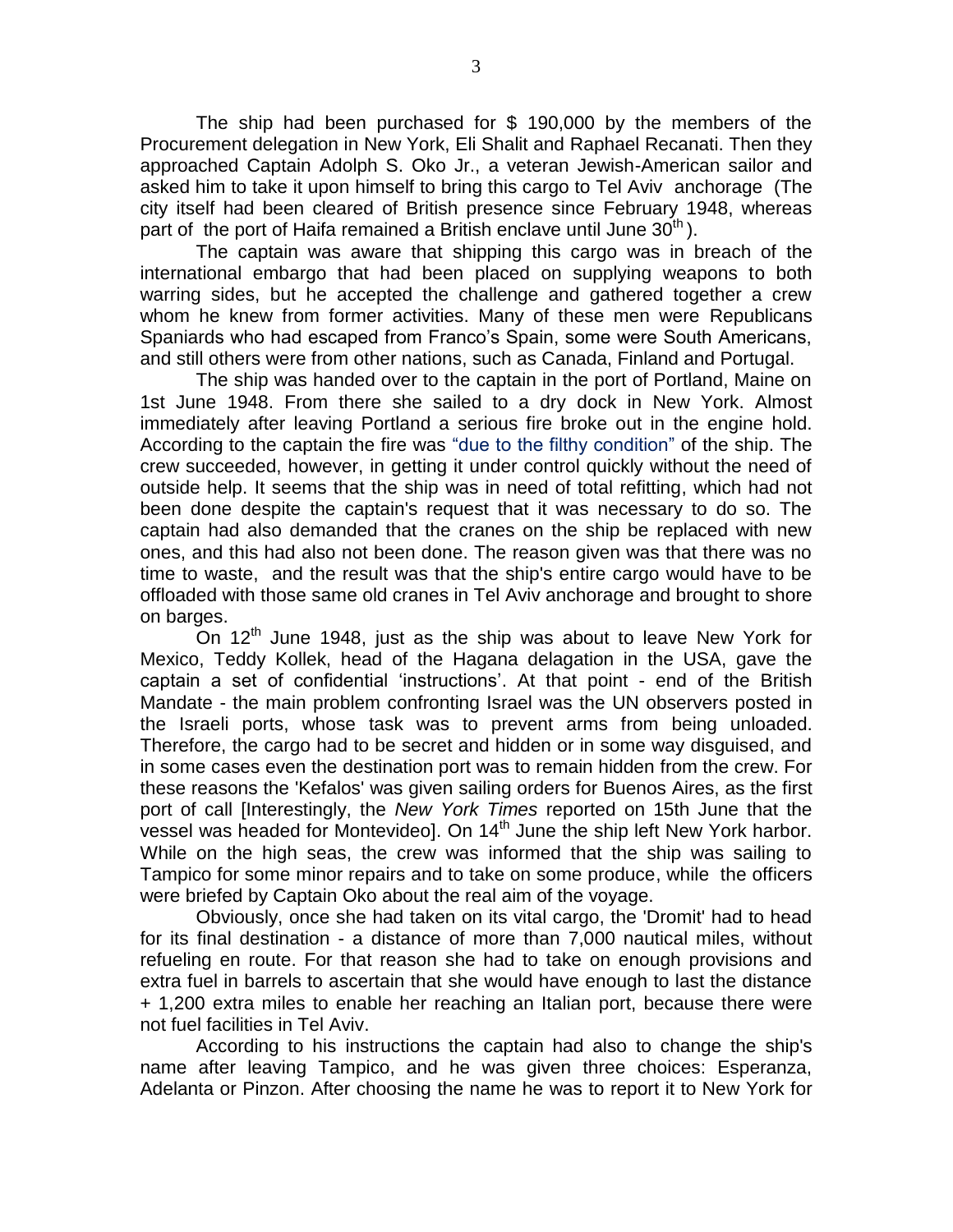authorization by the Panamanian consulate in New York. The captain was also given the special code which would connect him to the Hagana's 'Gideon' and 'Tamar' transmitting networks. He was also supposed to contact a station in Prague two days before the ship"s arrival to Tel Aviv. Just before depature from N-Y, Eli Shalit"s last words to the captain were: "Oko, this is for you alone. It should not even be discussed with your wife. We have no insurance on this ship". I asked, "Does that mean that my men are without insurance ?"…"Yes, but don't you worry. We will see… if anything happens… the men's families will be protected". The captain"s wife, Gladys Oko, was an active crew member although she was paid only \$1.00 per day as purser (she also acted as the ship's nurse).

### **Tampico**

Concurrently, there were negotiations going on with the Mexicans regarding procurement of the arms. On 11<sup>th</sup> June, three days before the ship was to leave New York a very pessimistic report was forwarded to P. Vaza, the head of the Procurement unit in Israel by Eliyahu Sacharov, a member of the Procurement commission: "As I told you in our brief telephone conversation, there is a crisis regarding this plan… under the present circumstances our people can only keep matters "at a slow boil"…so that \$100,000 which have been invested so far will not go to waste…our people have begun preparations …to carry out the plan which is scheduled for the  $15<sup>th</sup>$  of June...today or tomorrow we will know how things have fallen into place. We bought the ship for \$190,000. According to experts, the price was very cheap and the ship is in good condition. (On these two points the captain's opinion was altogether different. He found out that the seller had bought the ship two years earlier for \$102,000 !). The captain is "one of us" and the crew…consists [for the most part] of Spanish republicans [among them there are some of Basque origin] and we have made all plans for sailing according to our predetermined plan. However, the change in attitude of "the Southerner" [meaning the Mexican president] has spoiled these plans. We have loaded onto the ship a number of vital materials. If we shall not be able to conclude the negotiations... positively within a few days" then we will send you the ship [meaning to the Mediterranean]. Amongst other things, we have loaded the ship with 4 sets of radar equipment… [Vaza added that]: We learned from this letter that even in Mexico matters had not worked out to our satisfaction".

Ten days later while sailing towards Tampico it seemed that things were falling into place satisfactorily. On  $21<sup>st</sup>$  June Ben Gurion wrote in his diary: "The ship has been bought in Canada and its name is 'Kefalos' (flag of Panama) and she was sent to Mexico. She will bring 38 M-5 tanks and 32 75 mm cannons, machine guns and bombs for airplanes. They might arrive at the end of the cease fire  $\overline{f}$  first cease fire ended on the  $9<sup>th</sup>$  of July and the ship arrived at Tel Aviv two months later, during the second cease fire]. The ship carried also 200 tons of TNT, 18,000 bazooka grenades and other assorted articles." Those particulars do not match with those that were loaded onto the ship and tanks were not included in its cargo.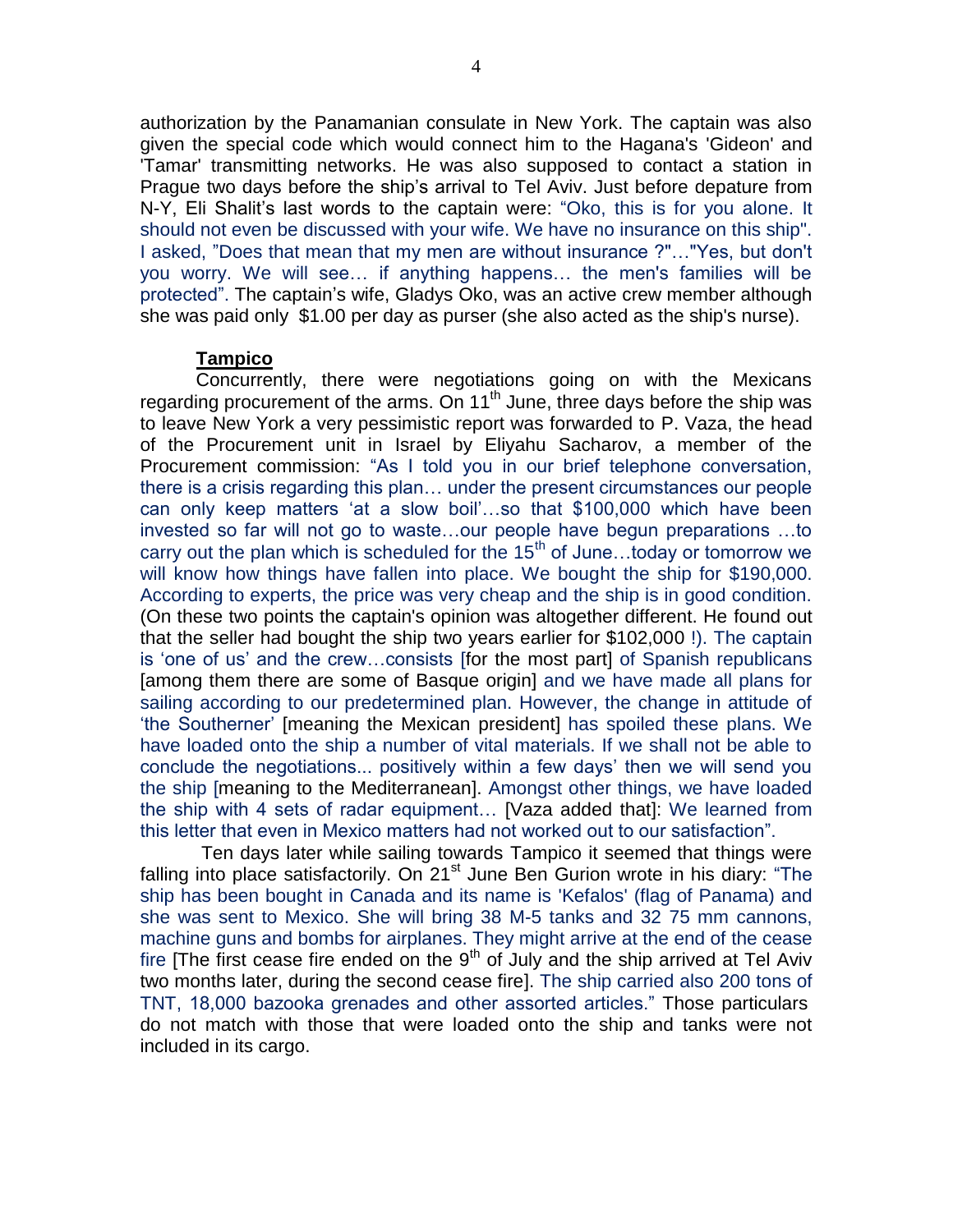On the  $24<sup>th</sup>$  of June the 'Dromit' entered the port of Tampico and anchored near the market square. The person who was supposed to meet them there and take care of their needs - David Gritzewsky - did not appear. According to the captain, David flew to New York in order to receive \$ 4,000 for the upkeep of the vessel and from there he was flown for the same purpose to Mexico City. The captain complained that he was forced to act "as the owner of the ship, the captain and the agent, all in one". It soon became clear to him that matters were not proceeding as planned, and as a result the ship anchored in that port for 42 days and most of the time the captain was ill with dysentery. He had harsh criticism of the spots at which the ship had been anchored, and also complained of the capabilities of those who had been chosen to buy the weapons, and of those who ran the whole operation in Mexico.

Captain Oko thought that the weapons were in a very poor condition and that an exorbitant amount had been paid as a bribe: "…In all my experience I have never seen a lower grade of men than these that represented the Israel arms shipment out of Mexico". One of these, according to the captain, was known during World War II as a Nazi agent and anti-Semite, and Oko prevented his coming onto the ship. On the other hand he specifically mentioned that David Gritzewsky was not one of the "bad guys": " I can also state that I have never seen such a low grade of arms… 2 of the 75mm [cannons] tested in Israel exploded killing 2 soldiers. Further to the stupidity of handling the arms shipment the loading took place adjacent to the Market Place. This market is the Sirio-

Libaneses village and the possibilities of sabotage [were] very real". A week after the shipment had reached Israel and Shaul reported to Ben Gurion: "Two of the Mexican cannons were tested and both of them exploded. Now an investigation is trying to determine if the shell or the cannon was to blame. 32 similar cannons were brought from Mexico".

At one point, the ship was anchored in a location to which the public had free access and this led very quickly to a police investigation and caused the ship to become interesting to the newspapers. The New York Times published an article detailing that the name of the ship at the time it had been purchased was 'Larranga'. Under the circumstances, it was obvious that the attempt to

Arms at Tampico Investigated TAMPICO, Mexico, July 19 (U.P.) -Police sought today to trace a large arms shipment, including cannon and machine-guns, discovered as it was being loaded on a ship. It was reported without confirmation that a Jewish group was shipping the weapons from the United States to Palestine via Mexico.

The ship was nominally the Keslos of Panamanian registry. Investigators discovered that the lifeboats carried the name "Larranga." Lloyd's Register lists the Larranga, out of New York, as a 3,804-ton freighter owned by the United States Maritime Commission.

keep the ports of arrival a secret from the crew were doomed to failure.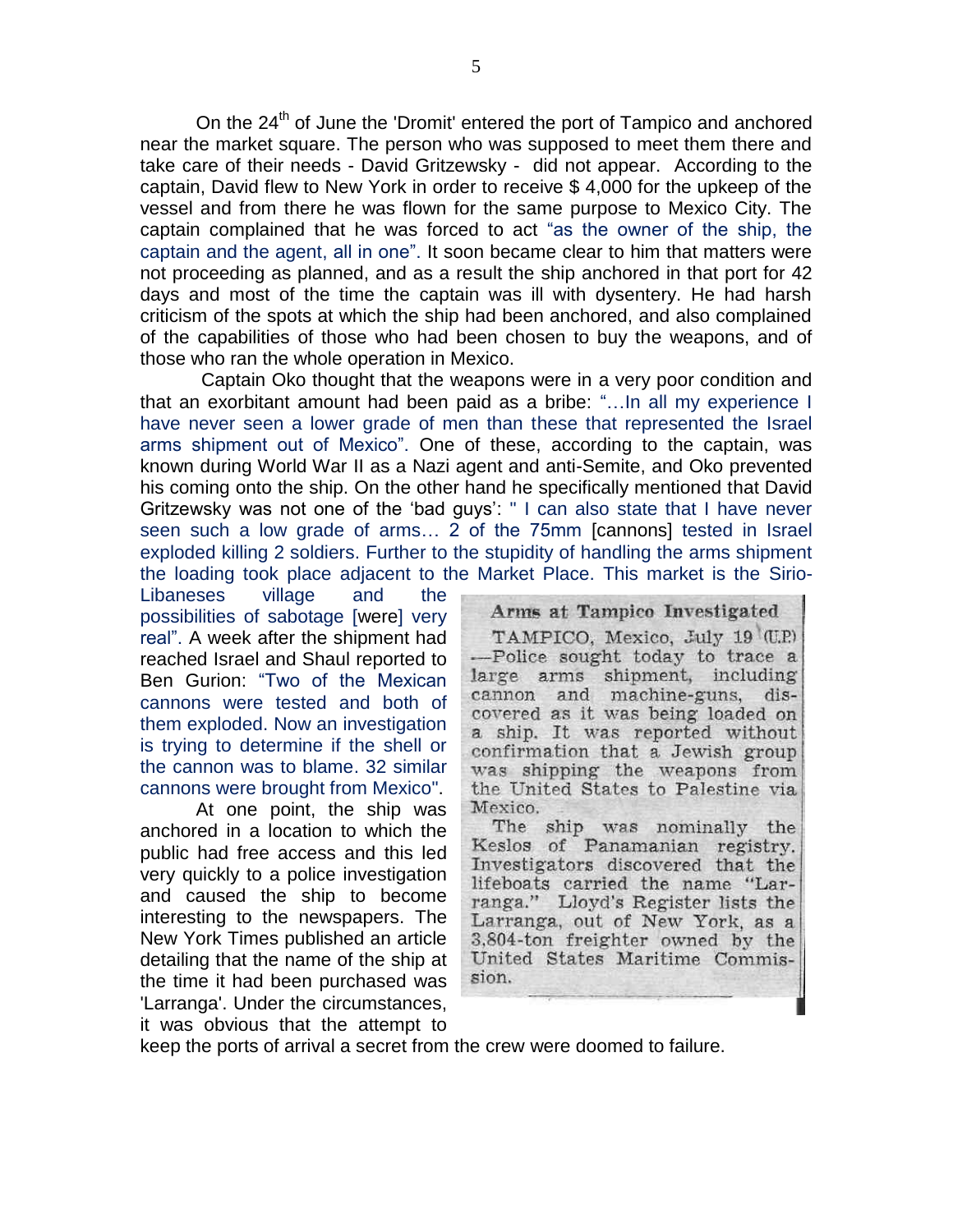

Carlos Blanco (on the left), a crew member, described to me what ensued: "I was told that the ship was going to Argentina carrying sugar. Then, I found out that all crew members thought so. Until, after a very long wait, we finally docked to load the 'Kefalos'. Much to our surprise, we saw that the very long train that was waiting for us was guarded by Mexican soldiers. Of course, nobody said anything except to comment that it was a

peculiar way to "protect" a simple sugar delivery. But then, the Tampico newspapers began to say that ours was a very strange ship to have its cargo guarded by the Mexican army. Shortly afterwards the whole thing "exploded" and all of Tampico, including, of course , the crew, found out that we were going to load war arsenal".

 According to Carlos, the captain reacted well. He gathered the crew and told them the truth. He promised that if anyone wished to leave the ship and go back to where he came from, he would pay his way. On the other hand, he promised to those that would remain that they would be paid by the rate of American sailors and that they would also get a bonus, a double wage from the moment the ship entered the Mediterranean. The only one who left the ship was the Chief Engineer, an Estonian, anxious to see his new-born baby in the U.S.A.

Leonard Slater, author of 'The Pledge', provides details of how the weapons were procured for Israel: "Al Schwimmer [later, the Chairman of the Israel Aircraft Industries] made a trip to Mexico to deliver \$ 260,000 in cash to his government friends for the long-postponed purchase of Mexican arms. Despite exposes in the Mexico City newspapers and [protests by the] representation by the country's influential Syrian community, the Mexicans went through with the deal, delivering the arms to the port of Tampico on a railroad train guarded by Mexican Army troops. Hank Greenspun was on hand to see them loaded aboard the 'Kefalos', a small ship of Panamanian registry that Schalit had bought and had refitted at the Tood shipyard in Brooklyn. It was a smaller haul than Greenspun had expected: 36 French howitzers 75mm, 17,000 shells, 2,000 aerial bombs, 500 machine guns and sub-machine guns... including those that Greenspun had obtained in Hawaii and brought to Mexico on the yacht Idalya and 7 million bullets. There was still room in the 'Kefalos'' hold. At the last moment the Mexicans put aboard aviation gasoline, in drums rushed down from California by Schalit. 1,400 tons of sugar were loaded on top to hide the other cargo, in case the British Navy should intercept the 'Kefalos' off Gibraltar" [in the unloading report sent to Ben-Gurion, only 1,000 tons sugar are mentioned and the fuel is not mentioned at all]".

According to evidence given in the early 1950"s by Yehuda Arazi, a senior procurement activist, Greenspun had been involved in "procuring" heavy machine guns from surplus supplies of the US Air Force in the Hawaiian Islands in March 1948: "I sent Greenspun, a young Jewish lawyer, to check the possibility of getting things out of there. He managed to do so with the machine guns, to wrap them and ship them to San Francisco. He then hired a yacht ['Idalia'] which would bring the weapons to Tampico, Mexico. While en route the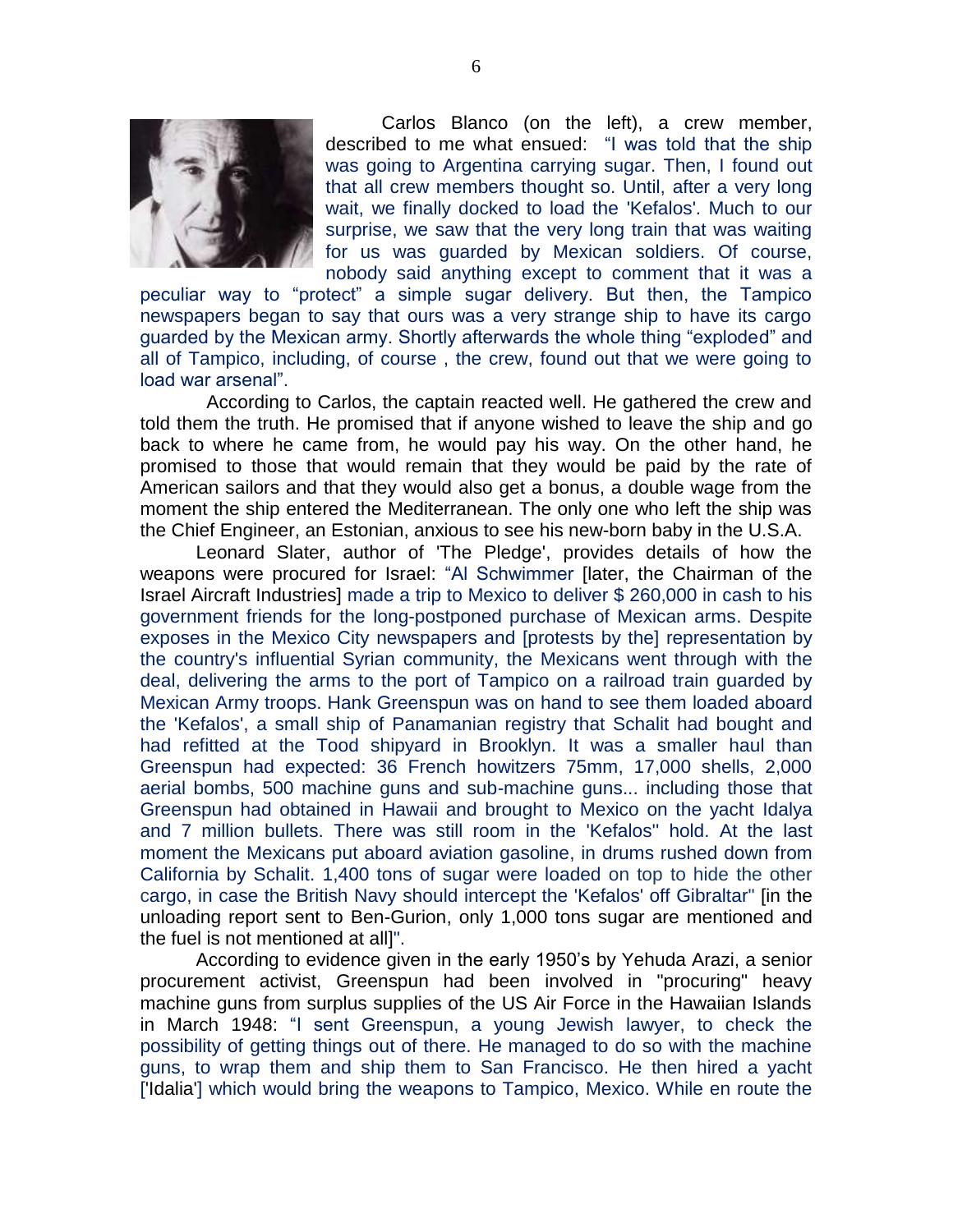crew rebelled and refused to continue. He had to threaten the skipper [Lee Lewis, a Jewish youngster]…with a revolver in order to force him to continue... to Tampico. In a trial which took place later, Greenspun was fined \$10 000 which we paid [and] he lost his citizenship also. The trial gave him lots of publicity. He went into the casino business and made a pile of money. He then bought a newspaper - the Las Vegas Sun - and became a sworn enemy of Senator Joe McCarthy...". Later he was pardoned by President Kennedy.

Slater describes Greenspun as "a tough guy who was formerly an officer in the American munitions corps and a company commander in General Patton"s forces during  $2<sup>nd</sup>$  World War". He details how the machine guns made their way from Hawaii to the west coast of the USA and from there to Mexico onboard the yacht Idalia, and continues with the trial of Hank Greenspun in 1950. He does not however mention the involvement of Arazi in this operation. When this operation was over, Greenspun was asked by Teddy Kollek, who was then in charge of Procurement in the USA, to go back to Mexico and to assist in the Procurement of weapons from Latin America until they would be transferred to the 'Kefalos'. Greenspun succeeded, with the aid of forged documents, to convince the President of Mexico that the weapons were meant to go to Nationalist China, and in that manner the 'Kefalos' was finally able to sail with its arms cargo in early August.

Friction was unavoidable between the two strong personalities, Hank Greenspun and Captain Oko, and this was cause for a conflict which the captain never forgot until his sudden death in September, 1963; this tension can be seen in what the captain wrote near the end of 1960: "I couldn"t have been in worse hands unless I was in the hands of Israel"s liaison down below which consisted of Hank Greenspun". In contrast to his opinion, Hank"s name was mentioned favorably in Israeli newspapers several times. In 1950 with relations to the story of his trial in California in which he was fined and lost some of his civil rights, and in 1961 having received a pardon from President John Kennedy. As a sign of honor for all he did he was even invited to meet Ben-Gurion:

> **Israel Honors U.S. Editor** Special to The New York Times.<br>New York Times.<br>New York Times (1857-Current file): Ang 31, 1956; ProQuest Historical Newspapers The New York Times (1851 - 2005) pg. 4

#### Israel Honors U.S. Editor

Special to The New York Times. TEL AVIV, Israel, Aug. 30-Premier David Ben-Gurion honored today an American who was convicted by a United States court for gun-running to Israel. The Premier received Hank Greenspun, editor of The Las Vegas (Nev.) Sun. In reporting the meeting, the Government press office referred to Mr. Greenspun's "gallant help to Israel during the difficult period of 1948."

Reproduced with permission of the copyright owner. Further reproduction prohibited without permission.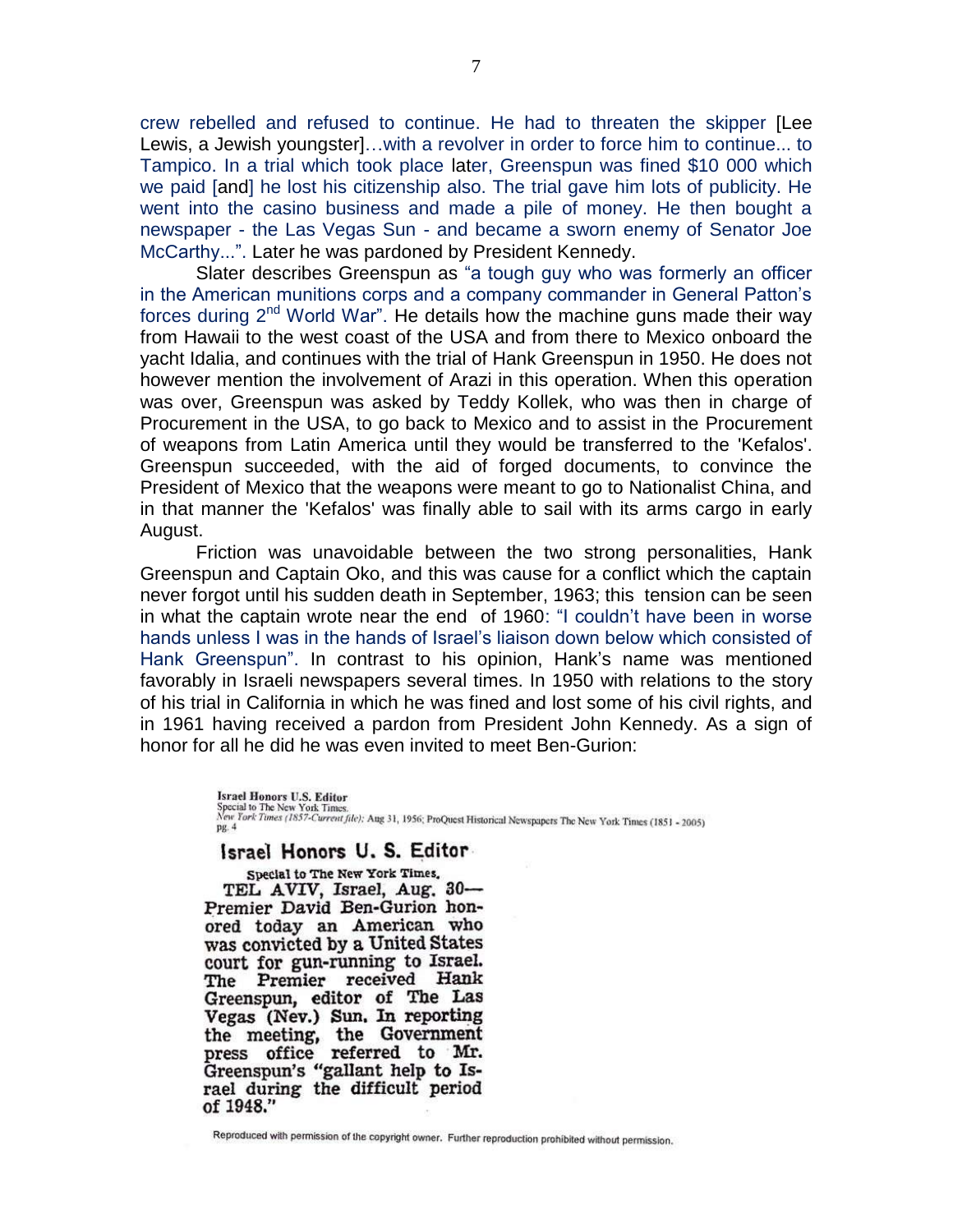Al Ellis (Alvin Ellis aka Avraham Ela'azarov) had also something to say about the long period of time - 42 days - that the crew spent in Tampico. He took part with Greenspun leading the Idalia to Mexico and then joined as a supercargo with the other youngsters who were accompanying the 'Kefalos'. In a letter of the 29<sup>th</sup> March 1950 he wrote to Mrs. Daniels, probably the sister of the signals officer Jack Rothman, a copy of which reached Shoshana Yadin-Kesselman, the sister of Aryeh Kesselman, after 20 years: "As you know, Jack and I were more than "just friends"... in times of stress (in our case – the war and our activity in Mexico) we have become blood-brothers... when I met Jack he was the signals officer on the 'Kefalos' and I was active in matters of the 'Hagana' in Mexico. At that time we were trying to load a few thousand tons of cannons and ammunition onto the ship. We were only five young guys, American Jews. The Mexican government blocked us in every possible way and only after six weeks of threats and struggle were we able to get under way with our load. You should be proud to know that it was mostly thanks to Jack that we were able to sail and I am not saying that just because he is a relative. His main task was one of "smoothing the way". Frequently, the captain was threatening to do all sorts of crazy things and it was only because of the influence of Jack that held him from carrying out his threats. These were liable to threaten not only his life, but the life of all the others as well, and could have brought the whole voyage to a catastrophic conclusion. Jack was the only member of the 'Hagana' that the captain was prepared to hear what he had to say... ". After numerous delays for a variety of reasons and complications, on the 3<sup>rd</sup> of August 1948 the 'Kefalos' steamed out, heading nonstop for Israel.

#### **Tampico Directly to Tel Aviv**

Several days prior to 'Dromit's departure from Tampico, a report was forwarded to Ben-Gurion: "There are continual delays in the ship"s leaving. It is clear at any rate that there will not be 32 tanks in this cargo". Permission to leave port was received shortly before leaving. Afterwards, on Nov' 1949, Captain Oko referred to: "\$ 36,000... the 'pay-off' that secured our clearance after 42 days in Tampico… my Spaniards in the crew… know that this was a matter that could have been settled with the Port Director, Dr. Gomez Soriol for 3,000 to \$10,000". The "ultimate destination" of the voyage was given as… Shanghai, China.

Alvin Ellis continued to detail the troubles of those accompanying the ship during the voyage: "...When we left Mexico we thought our troubles are over. Quite soon we realized that they had only begun. During the first days we painted the ship a different color and changed the name to M.V Pinzon [canvas covers on the bridge were changed to wood] in order to make things more difficult for the British and the UN to recognize her true identity.



**First Mate Forbes changing the ship's name**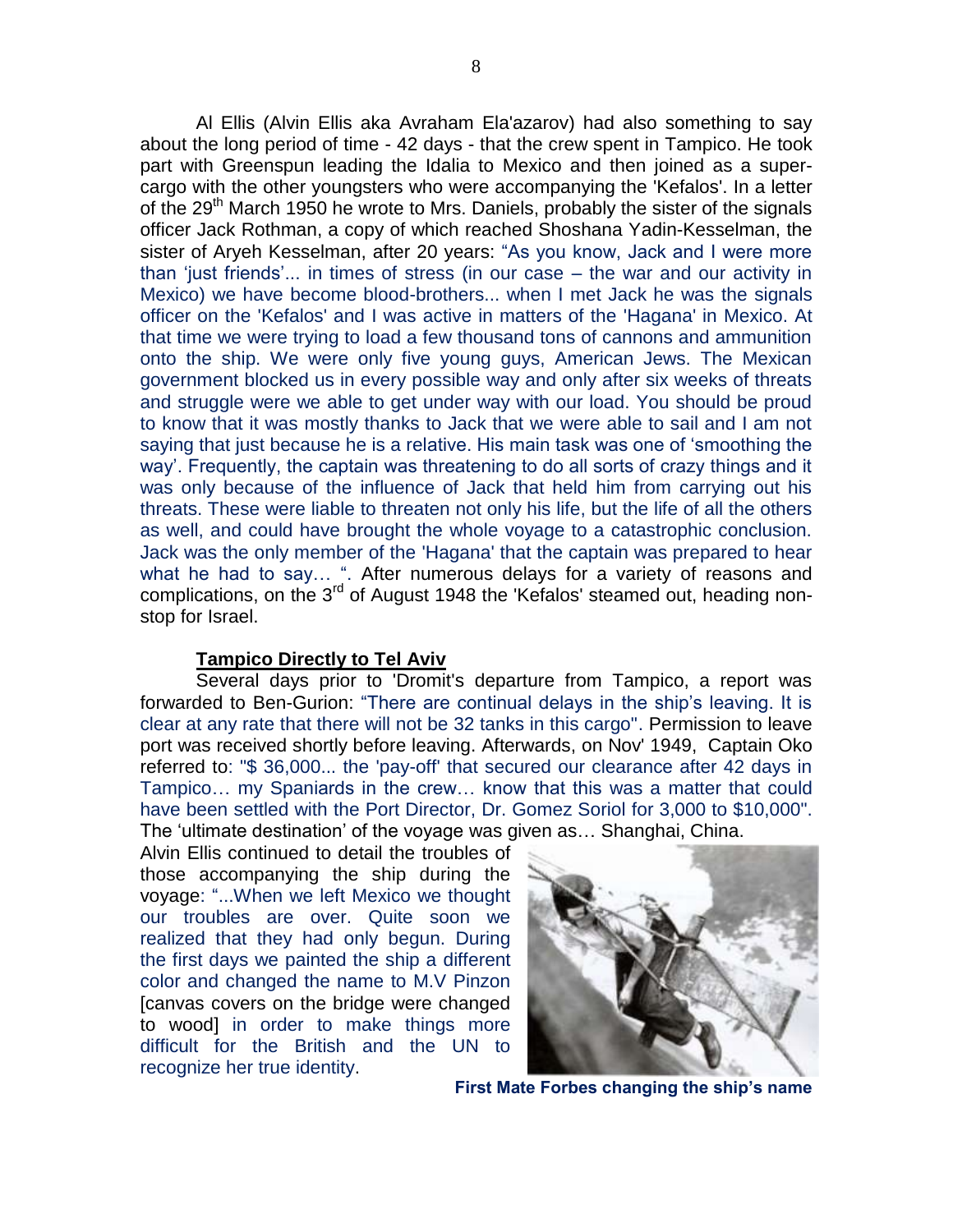

**Al Ellis looking forward on watch**

We five also hid away several of the machine guns on the deck, to be there for any emergency. Jack and Kesselman"s son controlled the ship, since they were the ones who received and sent the coded telegrams from the stations all along our route. We five met every night in order to determine our next day"s work. As you can tell, the captain was counted as our "enemy". After 36 days of miserable sailing we finally arrived at Tel Aviv anchorage [on  $8<sup>th</sup>$  Sep' 1948]. We had no more fuel and we didn't have water for the last three days. The cannons, the bombs and the ammunition were unloaded at night. This was the largest shipment of weapons that had ever reached the "Holy Land". As a result of this shipment, Tzahal [IDF] was able to change from defensive to offensive tactics and succeeded in two operations in the Negev and also to "clean up" the Galilee."

On 19<sup>th</sup> Aug', while the ship was crossing the Atlantic Ocean, Ben-Gurion received another report: "En route to Israel (from Mexico) 23 field c<sup>3</sup> [cannons], 2 howitzers 75 mm...". The illegal voyage – by definition a violation of the international embargo on arms for either side in Palestine – was planned to sail directly from Tampico to Tel Aviv. The load of sugar had two purposes: **a**.- to disguise the real reason for the voyage (that was the only cargo listed in the ship"s documents); **b**.- to cover the weapons in cases such as the necessity to enter a port along the route, or a search on the high seas or an inspection by the UN observers at Tel Aviv. The water hold at the bow of the ship was converted to an additional fuel hold and the drinking water were stored in barrels. During

 $\overline{a}$ 

 $3$  Must be a misprint. There were 32 cannons.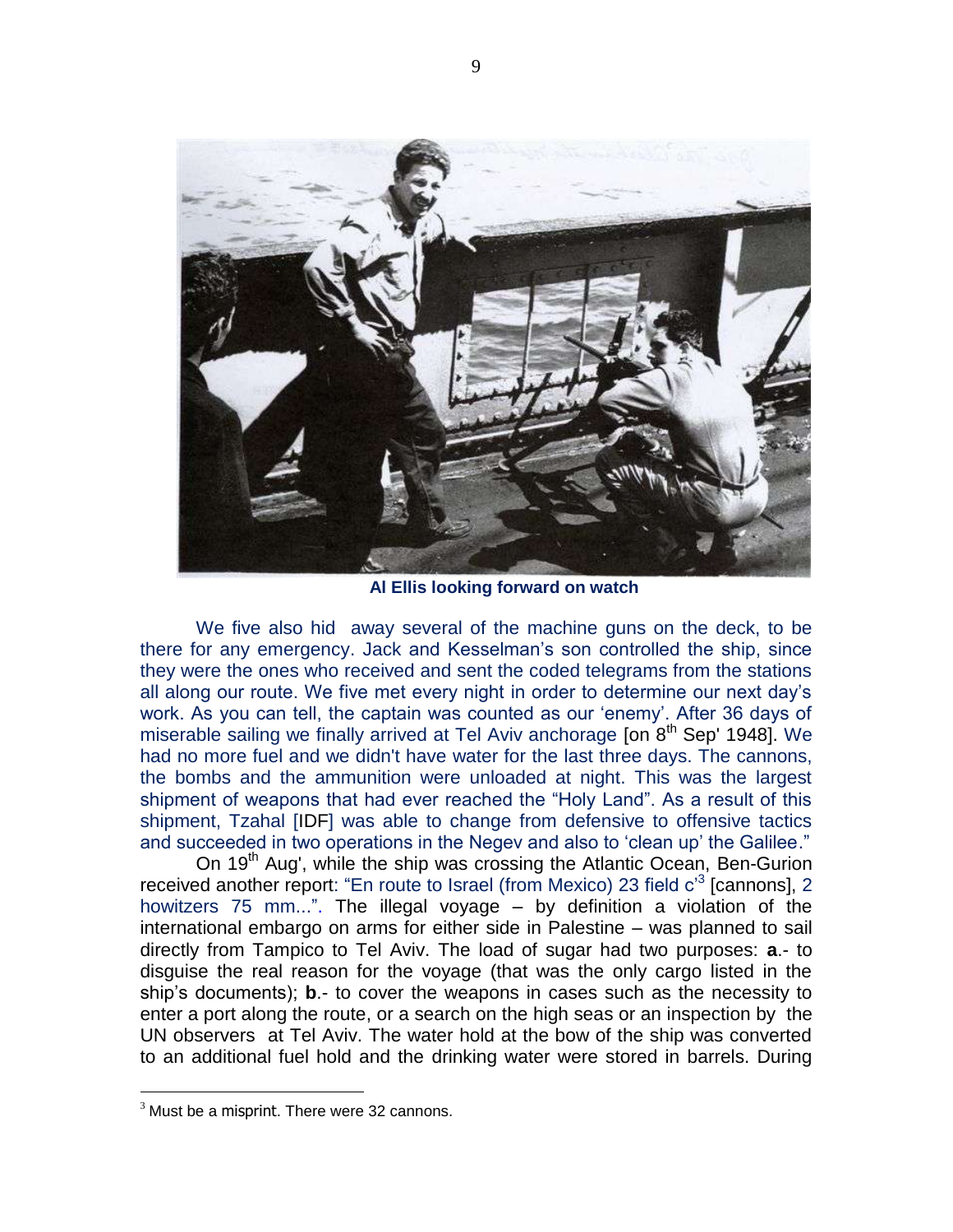the voyage itself, about ten tons of rainwater was gathered by a canvas which was spread on the deck.

The name of the ship was changed to M.V Pinzon with the "permission" of the Panamanian consul in New York (Pinzon was an active ship serving on the line England-Spain. The name was Columbus famous navigator). The name had to be changed also on the lifeboats and the life belts. This change of name was a "patent" that the Procurement headquarters had used previously on other vessels in order to fool the UN observers.

Despite the fact that the captain and the signal officer had received from Broshi, the second in command of the Procurement unit of the 'Hagana', the "key" to the code (an "agreement" about the rules of contact with the 'Hagana' transmitting stations) prior to leaving New York, no contact was established with the stations in Europe and Israel from the day the ship entered the Mediterranean on 29<sup>th</sup> Aug' until she suddenly appeared in Tel Aviv anchorage on 8<sup>th</sup> Sep' 1948. According to Captain Oko: "We were supposed to make contact two days prior to arrival to the shores of Israel with a secret ('shu-shu') illegal station in Prague and receive instructions regarding the continuance of our voyage. We did not receive any instructions". One may assume that the silence occurred because proper instructions had not been given to the captain and the signal officer by a qualified 'Gideoni' (radio-operator).

The lack of radio contact with the ship in the middle of a cease-fire caused quite an uproar, which even reached as far as Ben-Gurion. Because of the publicity the vessel acquired in Tampico, Shaul Avigur<sup>4</sup> feared the ship would be seized by the UN observers. In order to forestall such an eventuality, he decided to divert the ship towards Yugoslavia and to divide the cargo among three smaller vessels. Carrying out such a complicated maneuver necessitated good communications, but as has noted, there was no contact at all. We learn about Shaul's worries from a telephone conversation on the  $25<sup>th</sup>$  Aug' in which 'Zaki' and Pino (Zakimovitch-Moshe, in charge of Ha"Mossad Le'Aliya' branch in Italy; Pinchas Ginzberg, treasurer of the Procurement Center in Geneva) reported to Shaul that: "There is no contact with the 'Dromit' as yet. We are searching for her with everything we have" [meaning with all our stations].

Five days later, Shaul telegraphed to Pinchas Kozlovski-Sapir who had taken over from him as chief of Procurement in Europe: "let us know how the 'Dromit' is doing and what contact you have with her." Then, the following day, on the  $1<sup>st</sup>$  of Sept', he calmed every one down with a peculiar telegram, sent out to "all interested parties": "The capital [Rome station] announced that the contact between the 'Dromit' and 'Arnon' [the mosad in Israel] is OK. That was information that we received from "Gideon" [the network of radio contact with ships] and I find it necessary to tell you not to worry; but this announcement was not completely reliable". In truth, it turned out that this was a false statement.

That same day Shaul received a phone call from 'Zaki': "There is [as yet] no news of the 'Dromit'. We are searching [by radio] 24 hours a day". As if that was not enough for this day, several urgent telegrams flew back and forth

 4 Shaul returned to Israel on July 1948 after his son was killed in action. Sapir replaced him in Geneva, and he became Ben Gurion's Senior Aide.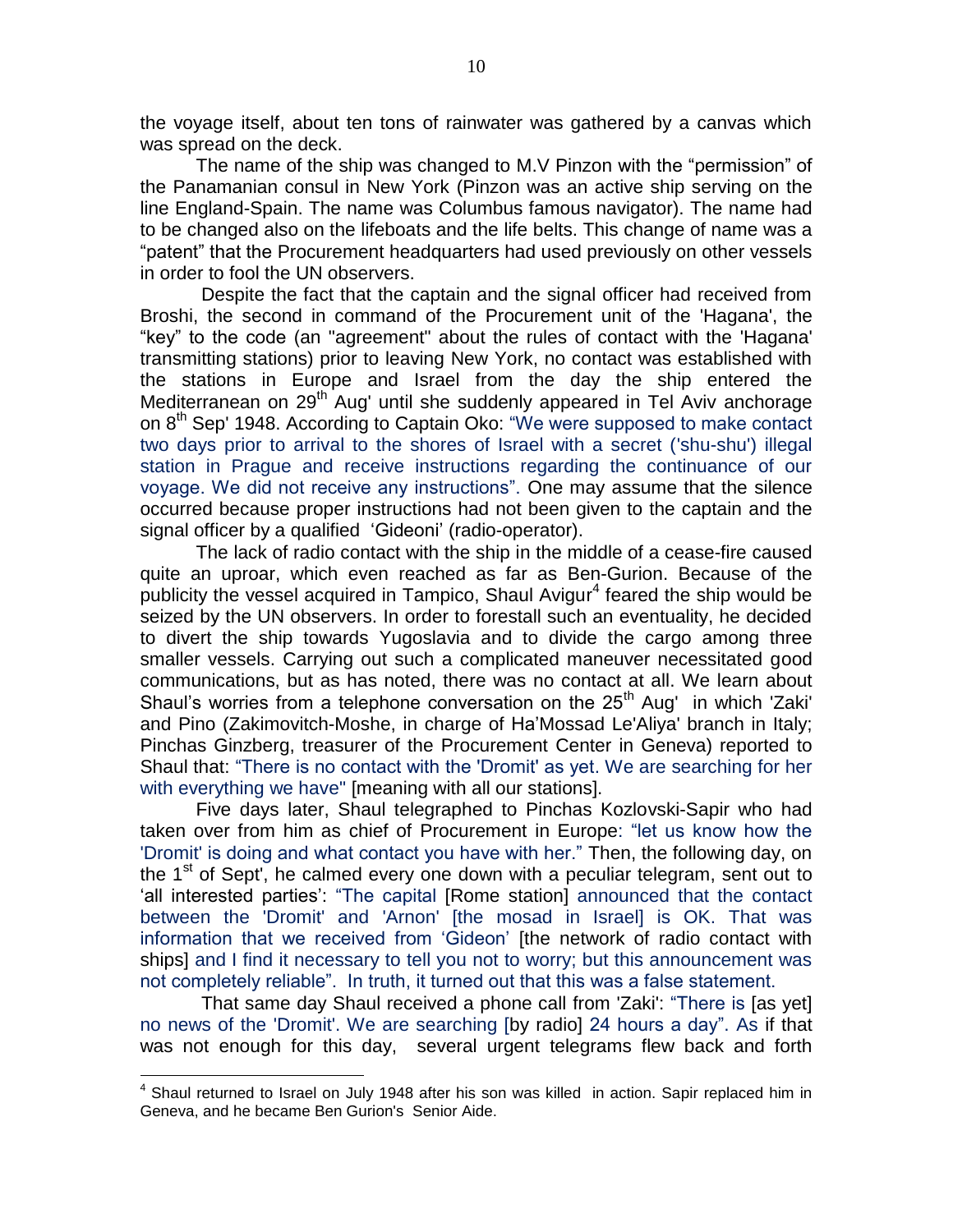between the heads of the 'Mosad' and the Procurement people, which depicted a general state of panic. These are some of the more salient communications:

"Pino' and Sapir to Shaul and Eshkol: "We have no contact with the 'Dromit'. Search for her according to the ''key' [the 'Gideoni' signal code] which "Borshi" brought with him." After this urgent telegram, Tzvi [probably Tzvi Dinstein from Geneva] phoned Shaul: "The "Gideoni" from "Ofri" [Prague, Czech] notified us that "Leonard" [Italy] received a message that "Arnon" [the 'Mosad' in Israel] had made contact with the 'Dromit'. He assumes that this message went out before contact was established." This is what is called "crossed wires".

To Eshkol–Shaul: "We are constantly searching for the 'Dromit', without success. We intend looking for her in North African ports and other places… We need some details… Let us know your decision whether it is time to search for her officially. We guess that you are looking in your area by sea and by air."

From Eshkol to Sapir: "We are very worried as to the fate of the 'Dromit'. If you succeed in making contact with her – direct her to "Yoram" [Yugoslavia]. Send to "Yoram" immediately two implements [ships] that will be able to take at least part of the cargo. The cannons must be loaded so that they will be ready for action with reserve parts handy and "stones" [shells]. Let us know daily how communication is with her. If contact is lost we will send planes to look for her and when we find her we will send implements to meet her. Remember that the cannons are vitally necessary for quick action this month".

On that same day, 1<sup>st</sup> Sep' 1948, Shaul decided to share his worries with Ben-Gurion: "Shaul is worried about the Mexican ship... worried about her being caught by the UN observers when it arrives in Israel [the observers were stationed in the Israeli ports]. He advises to divert the ship to Yugoslavia and the cargo transferred to three of our smaller ships. Meanwhile we have agreed to send two ships for that purpose, but not yet to decide diverting the Mexican ship to sail there". Ben-Gurion"s decision calmed the atmosphere somewhat.

Shortly after that, Eshkol telegrammed Sapir: "The transfer of the equipment [arms] from the 'Dromit' and "H.S." [Swiss anti-aircraft cannons] to other ships [in Yugoslavia] will occupy too many of our ships. we should give priority to shipments of "heavy" equipment [cannons]. It would even be preferable to delay shipments of "flour" [explosives], pipes [rifles] etc. in order to give priority to the arrival of the cannons." That same day Sapir updated Shaike Dan in Yugoslavia: "... The 'Dromit' has not been found yet". The open question remains: Were the Yugoslavs - at that time involved in a bitter dispute with the Soviet Union - ready to "host" the Israeli Procurement "fleet" in one of their ports ?

After a day filled with one-way communications, it was surmised that the "bride" – the 'Kefalos', whose name had been changed to Pinzon, prior to meeting her 'groom' at Tel Aviv - had no idea that the "family" wanted to 'undress' her one week before her arrival to the 'marriage canopy' in Tel Aviv's anchorage. According to the ships log written by the captain, the ship had crossed the Strait of Gibraltar 3 days previously, on the 29<sup>th</sup> Aug'. She continued on a course south of Crete. Meanwhile there were vigorous attempts to establish radio contact with her. On the 3<sup>rd</sup> of Sep' Eshkol and Shaul telegrammed Sapir and 'Pino': "The UN observers know that the 'Kefalos' sailed from Tampico to Genoa, and from there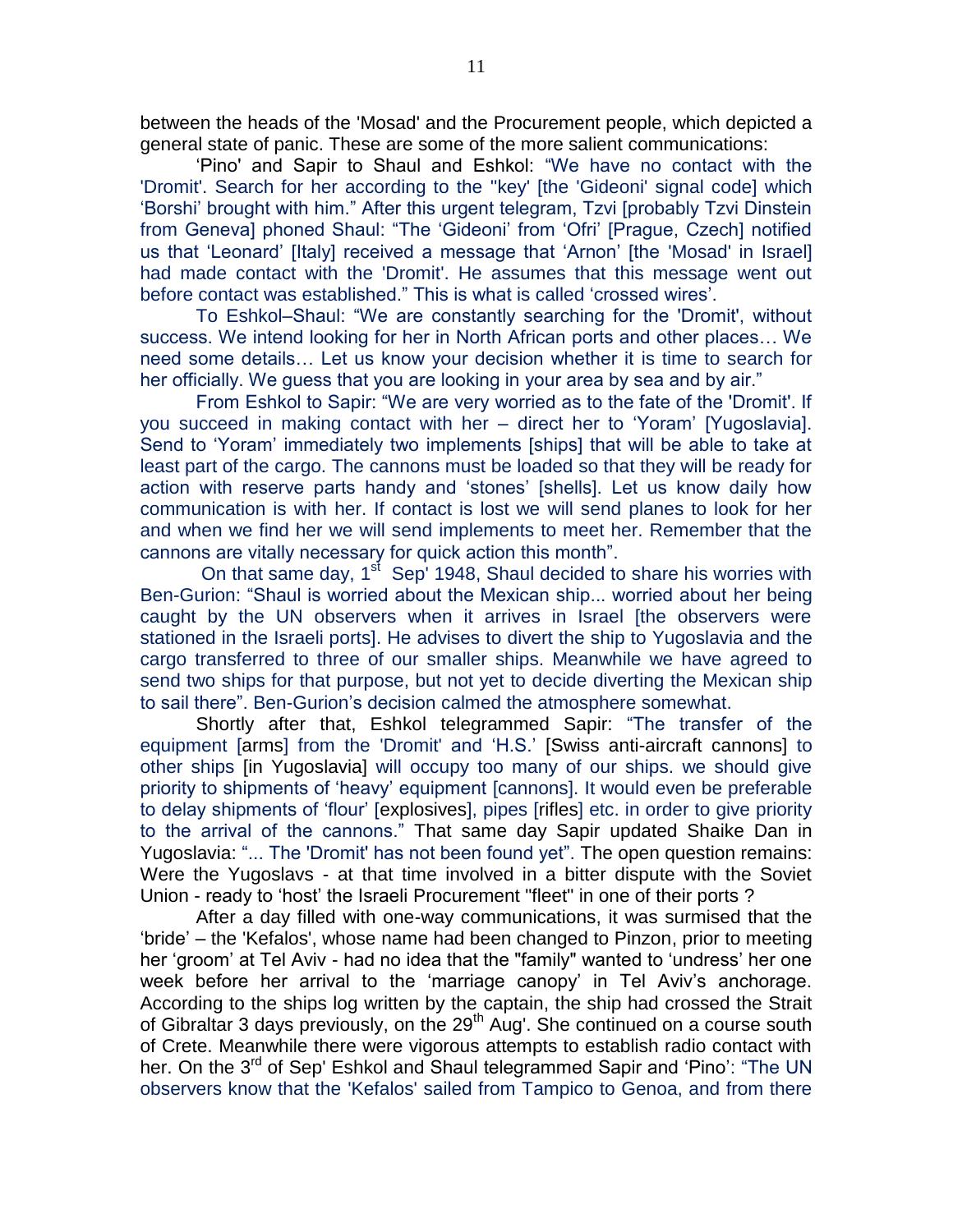she will continue to "Arnon" [Israel]. Check that".

On the 4<sup>th</sup> of Sep' 'Pino' and Sapir sent an urgent telegram to Shaul and Eshkol: "We are still searching for the 'Dromit' without success. The details that 'Matti' [Eliyahu Sacharov's nickname; a Procurement officer who was active in the Mexican deal] gave us are: the "Gideoni "[Signal Officer] is an American Jew [Jack Rothman]. His second is an Israeli student [Arie Kesselman]. According to experienced seamen they determined average speed as 6 knots and she should now be somewhere near the straits of Gibraltar.

The experts were very wrong. The ship's average speed was around 8.5-9 knots. As had been previously agreed upon, after passing Crete she tried to establish contact, but without success. Two days later, on  $8<sup>th</sup>$  Sep' 1948, the S.S. 'Kefalos' carrying the name Pinzon, reached Tel Aviv anchorage .Captain Oko's report in 1949 points out the problems involved of sailing without contact with the ship's owners, the Procurement System: "We arrived off Tel Aviv on the  $8<sup>th</sup>$  of Sep' 1948 with no radio contact, in spite of "instructions to the master" enclosed dated June 12<sup>th</sup> 1948... I am still without knowledge why Israel failed to contact us or what had happened that would not enable us to reach them on the wavelengths they had given to my radio operator. This could have been serious – fortunately it wasn't...the ship had one hour fresh water left for her boilers...This is no safety margin". In other words - "More luck than brains".

|                                                   |          |             |                           |                |           |            | TAMPICO TO TEL AVIV     |           |              |                                                     |
|---------------------------------------------------|----------|-------------|---------------------------|----------------|-----------|------------|-------------------------|-----------|--------------|-----------------------------------------------------|
| The<br>unplanned                                  | AUG<br>3 |             |                           |                |           |            |                         |           |              |                                                     |
| 'communications                                   | 4        |             | Tampico, Mexico<br>22 17n |                | 94 24w    | 187        | dept. 12:30p.m.<br>7.95 | 90        |              | draft fwd 13'8" aft18'10' " 16'3"                   |
|                                                   | 5        |             | 22 47n                    |                | 90 53w    | 198        | 8.25                    | 81t       | 2218<br>2416 |                                                     |
| blackouť<br>saved                                 | 6        |             | 22 41nt                   | 87             | 31w       | 190        | 7.91                    | 92.       | 2606         |                                                     |
| bureaucratic<br>many                              | 7        | 22          | 20n                       |                | 84 20w    | 180        | 7.5                     | 77        | 2786         |                                                     |
| headaches,                                        | 8        | 24          | 16n                       |                | 80 40w    | 211        | 9.1                     | 74        | 2997         |                                                     |
| economic ones and                                 | 9        | 28          | 32n                       |                | 79 42w    | 271        | 11.29                   | var       | 3268         |                                                     |
|                                                   | 10       | 31          | 21.5 77 54w               |                |           | 202        | 8.41                    | var       | 3470         |                                                     |
| political<br>perhaps                              | 11<br>12 | 35 37       | 33 34.5 75                | 72 10          |           | 200        | ≰8.56 48<br>7.79        |           | 3670         |                                                     |
| also.<br>More<br>ones                             | 13       | 36          | 36                        | 69             | 03        | 187<br>163 | 7.08                    | 47<br>69  | 3857<br>4020 | advanced clocks 1 hour                              |
| important, it saved a                             | 14       | 37 49       |                           | 65             | 29        | 185        | 7.7                     | 67        | 4205         |                                                     |
|                                                   | 15       | 39          | 21                        | 61 39          |           |            | 202°8.41                | 63        | 4407         |                                                     |
| great waste of time,                              | 16       | 40          | 15                        | 57             | 56        | 179        | 7.45                    | 72        | 4586         | advanced clocks 1 hour                              |
| and some vital arms                               | 17       | 41 16       |                           | 54             |           | 189        | 7187                    | 72        | 4775         |                                                     |
| the<br>airplanes<br>and                           | 18       | 41 12       |                           | 49             | 51        | 187        | 8.13                    | 91        | 4962         |                                                     |
|                                                   | 19       | 48 28<br>41 | 23                        | 45             | 20        | 201        | 8.37                    | 86        | 5163         |                                                     |
| fuel arrived quicker                              | 20<br>21 | 41          | 20                        | 40 57<br>36 41 |           | 198<br>192 | 8.25<br>8.34            | 92<br>91  | 5361<br>5553 | advanced clocks 1 hour                              |
| they<br>than<br>would                             | 22       | 40          | 58                        | 33 04          |           | 166        | 6.91                    | 98        | 5719         |                                                     |
| have otherwise.                                   | 23       | 41          | 00                        | 28             | 43        | 197        | 8.2                     | 90        | 5916         | dead reconingn no sun                               |
|                                                   | 24       | 40          |                           | 25             | 13        | 172        | 7.16                    | 111       | 6088         | advanced clocks lhr                                 |
|                                                   | 25       | 39          | 12                        | 21             | 23w       | 185        | 8                       | 105       | $-6273$      |                                                     |
|                                                   | 26       | 38          | 08                        | 17             | 35        | 189        | 7.87                    | 109       | 6462         |                                                     |
|                                                   | 27       | 36          | 35                        | 13             | 52        | 200        | 8.33                    | 118       | 6662         |                                                     |
|                                                   | 28<br>29 | 36<br>36    | 11                        | 9              | 35        | 209        | 8.7                     | 97        | 6871         | clocks advanced to GCT                              |
|                                                   | 30       | 36          | 34                        |                | 12<br>35w | 216<br>226 | 9.4<br>9.41             | var<br>81 | 7087<br>7313 | /Gibralter 10:50p 8.5 mi                            |
|                                                   | 31       | 37          | 23n                       | 3              | 05E       | 183        | 7.62                    | 75        | 7496         |                                                     |
|                                                   | SEPT     |             |                           |                |           |            |                         |           |              |                                                     |
|                                                   |          | 37          | 30                        | 6              | 47e       | 176        | 7.33                    | 88        | 7672         |                                                     |
| The ship's $log -$<br><b>Tampico - Tel Aviv -</b> | 2        | 37          | 16                        |                | 11 02E    | 206        | 8.95                    | var       | 7878         | 12:40 cape bon 10 mi<br>couning lites thru Sicily S |
|                                                   | 3        |             | 35 12N                    |                | 14 34E    | 213        | 8.87                    | var       | 8091         | to go 1026m (5da)                                   |
| prepared by Captain                               | 4        |             | 34 47                     |                | .18 41E   | 205        | 8.54                    | 97        | 8296         | to go 821m                                          |
| <b>Oko</b>                                        | 5        |             | 34 28                     |                | 22 31     | 192        | 8.34                    | 95.       | 8488         | clocks advanced lhr                                 |
|                                                   | 6<br>7   |             | 34 22                     | 26             | 36        | 203        | 8.5                     | .85       | 8691         | to go 436mi                                         |
|                                                   |          |             | 34 03<br>Tel Aviv         | 31             | 09        | 226<br>210 | 9.41<br>9.4             | 95        | 8917         | to go 210 mi                                        |
|                                                   |          |             |                           |                |           |            |                         |           | 9127         | from Tampico 7096mi 35d                             |
|                                                   |          |             |                           |                |           |            |                         |           |              |                                                     |

12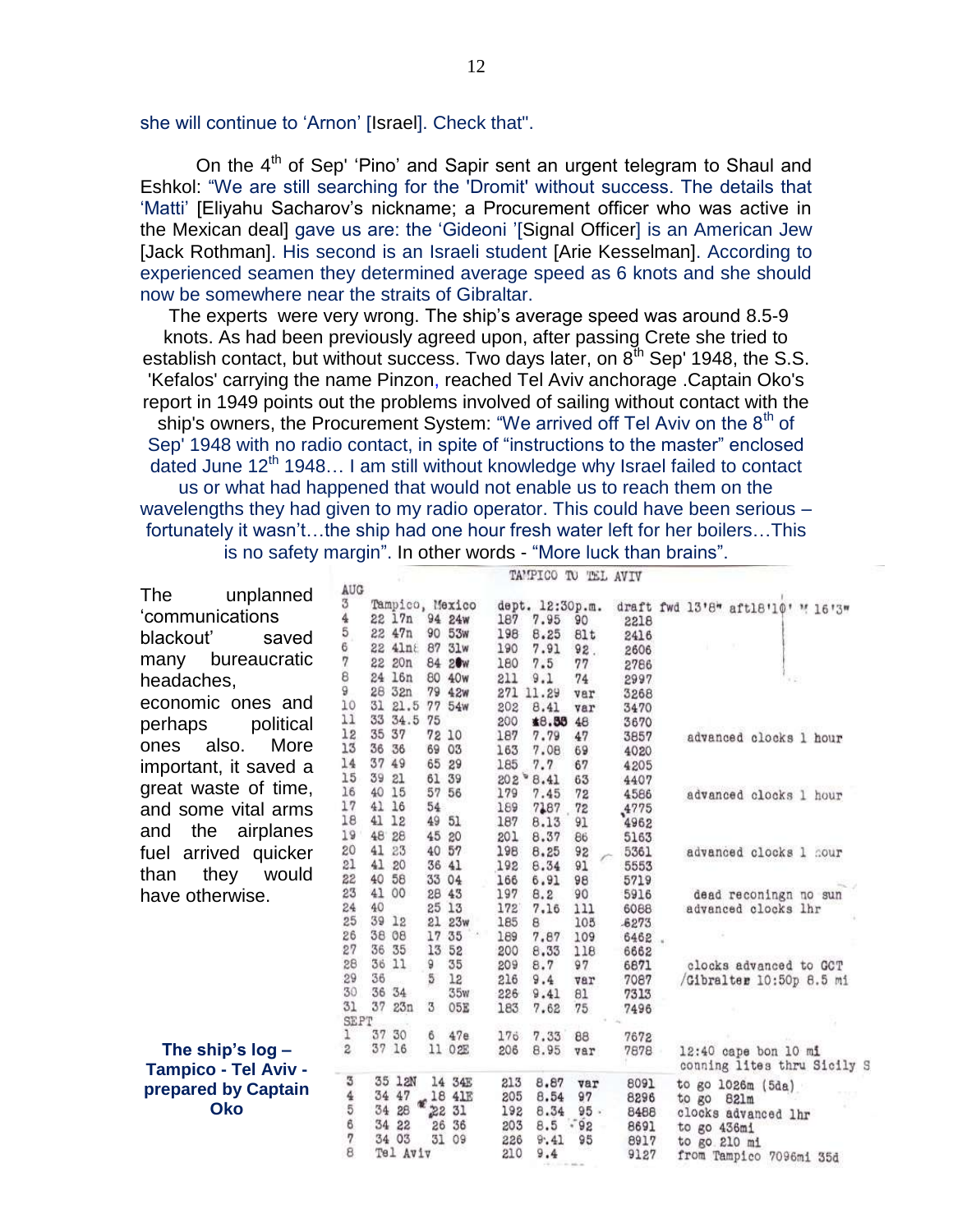### **Tel Aviv Anchorage**

On 9<sup>th</sup> Sep' 1948, Ben-Gurion wrote in his diary: "The Mexican ship has arrived. It was checked by UN observers and authorized to unload [the sugar]. They will start tonight." That same night 'Zaki' reported to Sapir: "The "Gideonim" [radio-operators] reported that the 'Dromit' arrived at Tel Aviv. This report comes from a station in Israel." On  $10<sup>th</sup>$  Sep', while the ship was still being unloaded, Shaul telegraphed the Swiss Procurement office in Geneva: "without our knowing beforehand and without succeeding to establish contact, the 'Dromit' arrived at

Tel Aviv. She is now being unloaded and we can hope for a successful end… Let Teddy know [Teddy Kollek in the USA, Chief of the Hagana delegation] ". Three of the Jewish volunteers – Al, Arie and Jack - left the ship and joined the IDF. Alvin Ellis joined the Naval Comando. Aryeh Kesselman (of blessed memory), 23 years old, volunteered for the Intelligence Corps and was killed by driving on a mine in the Negev on  $21^{st}$  November 1948.





 $\overline{a}$ 

Jack Rothman (of blessed memory) the signals officer, 37 years old, volunteered for the Air Force. On 31<sup>st</sup> December 1948 he was killed in an airplane accident in Italy together with a group of Israelis (NYT, 1st January 1949). Captain Oko saw fit to point out that Jack had taught at Columbia University, and that his contribution to the State of Israel was worthy of due recognition.

### **Jack and Arie are commemorated as fallen Palyam members.**

On 11<sup>th</sup> Sep' Shaul - Eshkol telegraphed Sapir: "The 'Dromit' will soon be free to move out in a day or two. She can carry 5,000 tons. Do you need her in "Binyamin" [code name for Italy] ? Will you be able to load "flour" [explosives] there? And other covering cargo that we need in Israel? The next day Shaul and Eshkol telegraphed Geneva again: "Regarding 'Kefalos', the ship anchored here under the name – Pinzon. On the last day of unloading the UN observers received information about her. Nevertheless, the job was concluded successfully. The situation was volatile… The name Pinzon is not to be mentioned again". It took about five days to unload the "Dromit", and when the ship was almost empty Shaul and Eshkol telegramed again to Sapir and 'Zaki': "'Kefalos'-"Dromit", speed 8 knots, Captain Oko accompanied by Aryeh Mambush<sup>5</sup>. There is a 'Gideon' [radio] unit on her, she would leave [on] 13/9 from 'Arnon' to Naples... Arrange papers for her. She would load in Italy civilian 'kosher' merchandise [non-military] for Israel…".

 $<sup>5</sup>$  Arie – changed his name Ambash – was a member of the procurement unit. His duty was to</sup> arrange Kosher papers for the ship.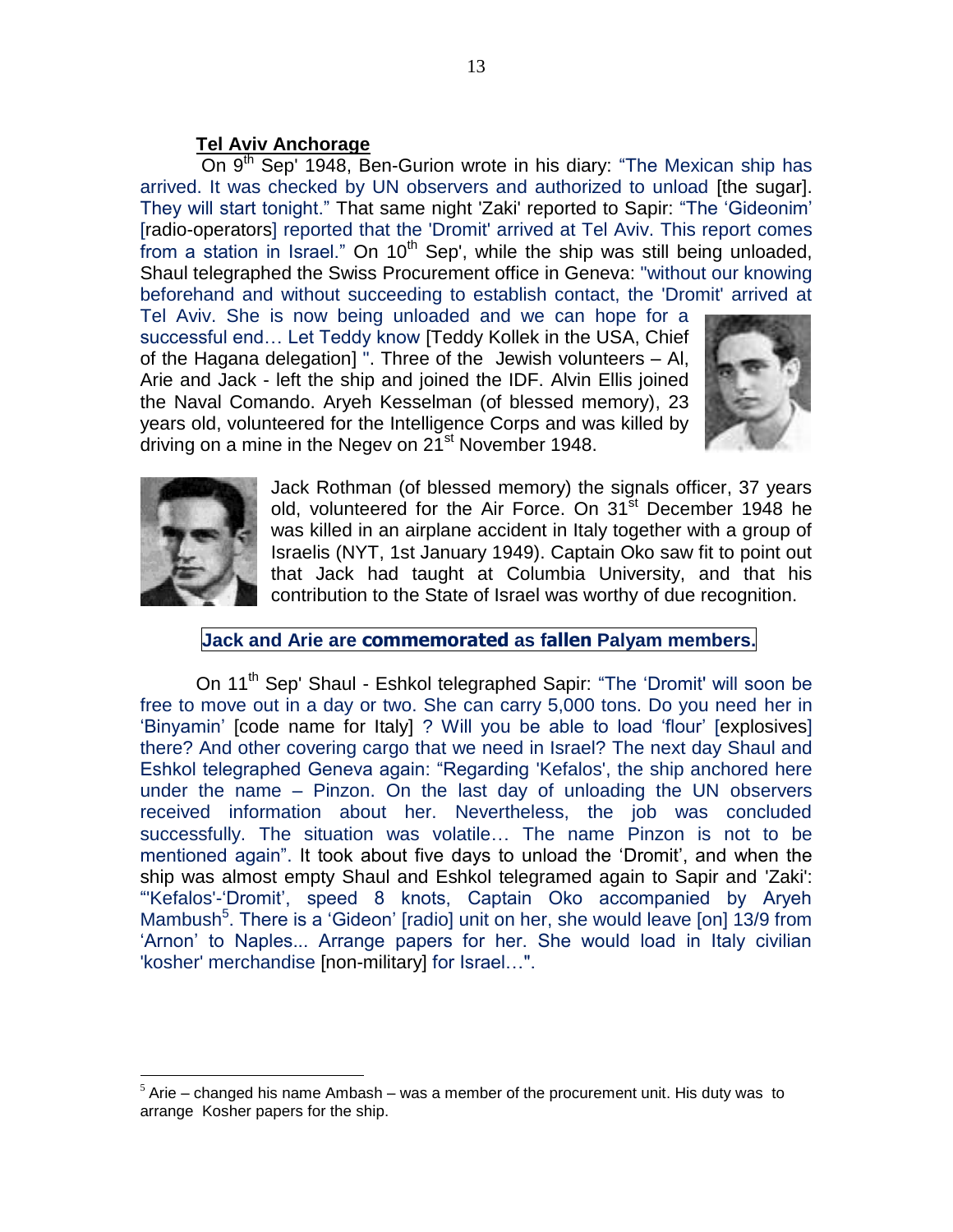

**Tel Aviv - the "Pinzon" crew wern't allowed to leave the ship**

Two UN observers, a Frenchman and a Belgian, came on the  $12<sup>th</sup>$  of Sep' to check the ship… after it had been unloaded. The captain and his wife Gladys invited them to lunch and he wrote about it: "The Okos were never more charming, socially". There is no doubt that the "trick" of changing the name of the ship was very important in keeping the observers away from the arms shipment. As noted, the observers were waiting for the 'Kefalos', which according to reports from Tampico, headed for Genoa and then to Israel (and not to China, as specified in the permit to leave Tampico port). Meanwhile, the 'Pinzon' had emptied its cargo under their noses.

On the following day,  $13<sup>th</sup>$  Sep', Ben-Gurion listed in his diary the ship's cargo: "We received 32 field cannons of 75 mm [on 19th Aug' he wrote "23 field cannons of 75 mm". Looks like it was a typographical error] with 16,000 shells, 2 American howitzers of 75 mm, 4,000 shells, 170 airplane bombs of 50 kgs each, 500 Browning [airplane machine guns 0.3"], 6-10 million rounds of ammunition, 4 sets of marine radar equipment, 60 Vickers [heavy machine guns] with ammunition, 15,000 helmets and 1,000 tons of sugar [used as "cover" cargo. L. Slater wrote that: "1,400 tons were loaded in Tampico". A typographical error ? or…??!!!]. (The ship approached the anchorge under the name of "Pinzon"). (original name 'Kefalos')". Soon after, Shaul cabled Sapir: About 'Kefalos'. She anchored here under the name "Pinzon". The UN observers were notified about her only on the last day. Despite that, unloading proceeded normally…let Tedi [Kolek] know that. The name 'Pinzon' will not be mentioned again." Ben-Gurion didn't mention the 100-octane airplane fuel. Could it be because it was considered a consumable item ?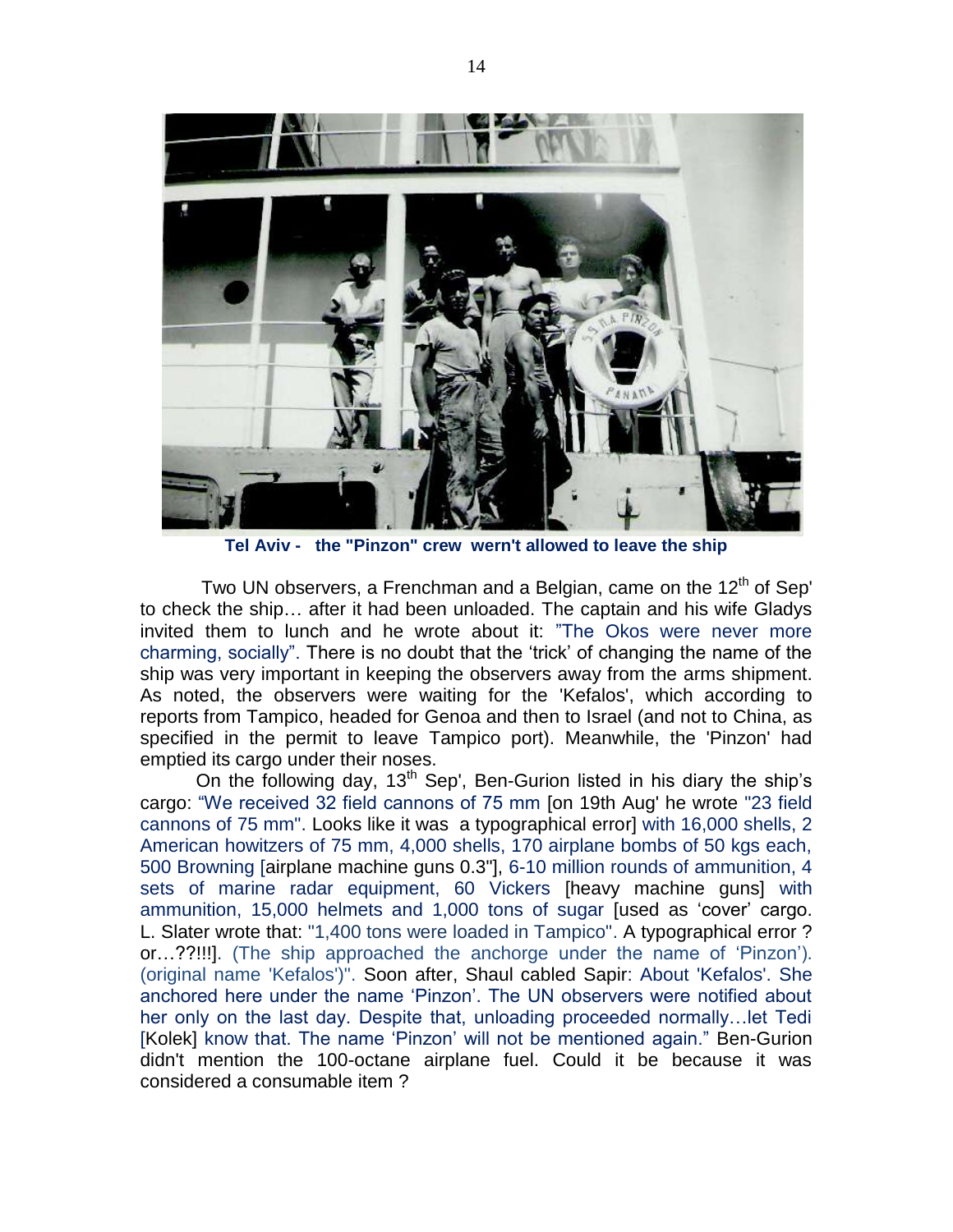**Loading fuel barrels<sup>6</sup>**

In Jan' 2009 I discussed this with Eli Shalit. He said that he shipped barrels of fuel to Israel on two ships, one of them might have been the 'Kefalos'. A report of the Air Force notes that in preparation for "Operation Ten Plagues', Israeli C-46 airplanes made many sorties over the Negev when it was under siege, and the reserves of fuel were very low:

"There is a danger that there will not be a drop of fuel left for the operation itself, but 'Kefalos' is on its way from

 $\overline{a}$ 



Mexico and she is carrying a load of fuel. It was therefore decided to continue the aerial bridge to the Negev and hope for the best. When the 'Kefalos' reached Israel [on  $8<sup>th</sup>$  Sep' 1948] the bombs and the fuel were the first items to be unloaded and they were transferred hurriedly to the Air Force. For that reason it was decided to continue the air bridge to the Negev". It allowed the Air Force: "To carry about 2,000 tons of food, equipment and fuel" to the besieged Negev in operation "Negev Stone", in preparation for "Operation Yoav" - Removal of the siege on the Negev.

While the ship was being unloaded, there were many discussions in the Procurement Headquarters about what the 'Dromit' should do next. At this stage, the Procurement people in Geneva were busy trying to find suitable transport for 30 Sherman tanks that had been purchased in Italy by Arazi. They had neither cannons nor other auxiliary weapons. The authorities in Israel were not eager to absorb these articles in this condition, but Arazi continued to apply pressure on… Sapir. Later that day, Sapir did obtain Eshkol-Shaul"s agreement: "Without the equipment the 'Sherman"s [the tanks] are not worth very much. We were worried that we would not have the ships to move them, [but] since the 'Dromit' is free, then we do not object transporting them immediately. That obligates you to find the rest of the necessary equipment ASAP".

Sapir, who feared that the agreement was tied to the immediate procurement of the equipment, telegrammed Eshkol the following day: "Since we do not [as yet] have the weapons to transfer to the "Dromit" [in Yugoslavia], we repeat our request that you agree to load the Shermans that "Alon" [Arazi] bought without waiting for the [auxiliary] equipment and ammunition. Their shipment will not lessen in the least our efforts to get the weapons and other equipment.

 $6$ . Doron Rozen, 'In Quest of the American Treasure', p' 273-4 – "Stock of about 2,000 tons of airoplanens fuel".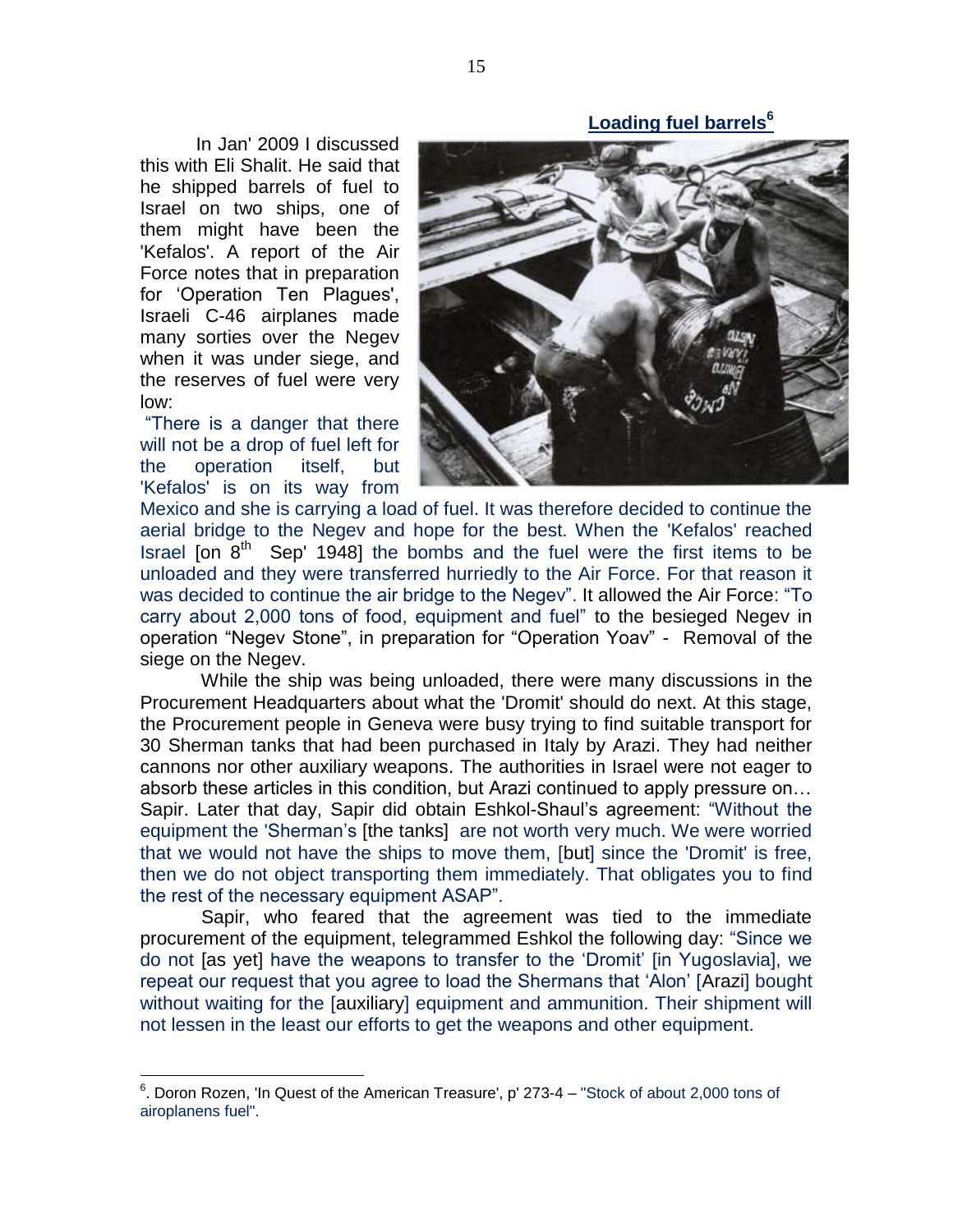"Alon" also stresses that all this materials cannot be left in "Leonard" [Italy]. Don"t forget that some repairs will also have to be made in "Arnon" [Israel]. Instruct us ASAP."

On the 13<sup>th</sup> the 'Dromit sailed through Haifa, refueled at sea by a small Greek tanker and kept on to Italy under its original name 'Kefalos'. The unloading had proceeded well, but the cannons did not pass the first test. On 16 Sep' Shaul reported to Ben-Gurion: "Two Mexican Cannons were tried out and they both exploded. We are now checking if the shell or the barrel is to blame. 32 of these were brought from Mexico." And is if that were not bad enough, two weeks later, "Oscar", a Procurement officer in Paris, reported to Sapir that: "No more 75 mm shells are being manufactured that are suitable for the "Dromit" shipment". The cannons were called "Cucaracha" by the Israeli gunners (The ones that came from France, 65mm , were called "Napoleonchikim").

The Arms Voyage mission was over. The name "Pinzon" thrown into the waste basket of history and the "Dromit" went back to its original name – 'Kefalos'. Several of the leading characters in the 'Kefalos'-Dromit episode were brought to trial in the USA, charged with violations of various neutrality acts and provisions. Hank Greenspun was tried for smuggling arms from Hawaii and transferring them to the "Dromit". However, the FBI was not satisfied in catching only the "big fish", amongst whom was also Al Schwimmer . The FBI went for the "small fry" also. Two crew members of the "Dromit", Nathaniel Ratner and Alvin Ellis who had assisted in the smuggling operation, were put on trial for their part "in exporting arms [from the USA] without permission of the Secretary of State". In the end they were both pardoned by President Harry Truman. It should be pointed out that Captain Oko did not have the "honour" of being included among those indicted, although he was questioned by the FBI. Oko, unlike the others, had not carried arms out of the USA**.**

#### **Naples**

At this stage the Procurement Center in Tel Aviv realized that the 'Kefalos' was too big for their needs, because most of the arm deals in Europe weighed about 500-1,000 tons. The idea was to use the ship as a 'kosher' commercial freighter. On the 20<sup>th</sup> Sep', prior to entering Naples port, Shaul Avigur instructed Sapir and 'Zaki': "Regarding the 'Kefalos' we remind you that the shipment must be completely Kosher". On that same day 'Zaki' replied to Shaul: "Don"t worry about the 'Kefalos', worry about the kosher shipments." Sapir was not pleased with the additional task that he had been burdened with – dealing with commercial shipments - and on the 22<sup>nd</sup> Sep' he telegrammed Eshkol and Shaul: "All the papers of the "Dromit" have been completely taken care of. As for the cargo, we are looking for [a kosher one]. My opinion is that it is not our task to be in the shipping [commercial] business and we should give this job to a Pool [through a qualified agent]. Send instructions."

Meanwhile the Procurement Center in Geneva dropped the idea of shipping thirty tanks on the "Dromit" and entered into negotiations with the 'Mosad Le'Aliya' to sell them the ship for moving Olim (passengers). On 30 Sep' 1948 "Kadmon" (Barpal, a leading figure in the 'Mosad') and Sapir talked about it: The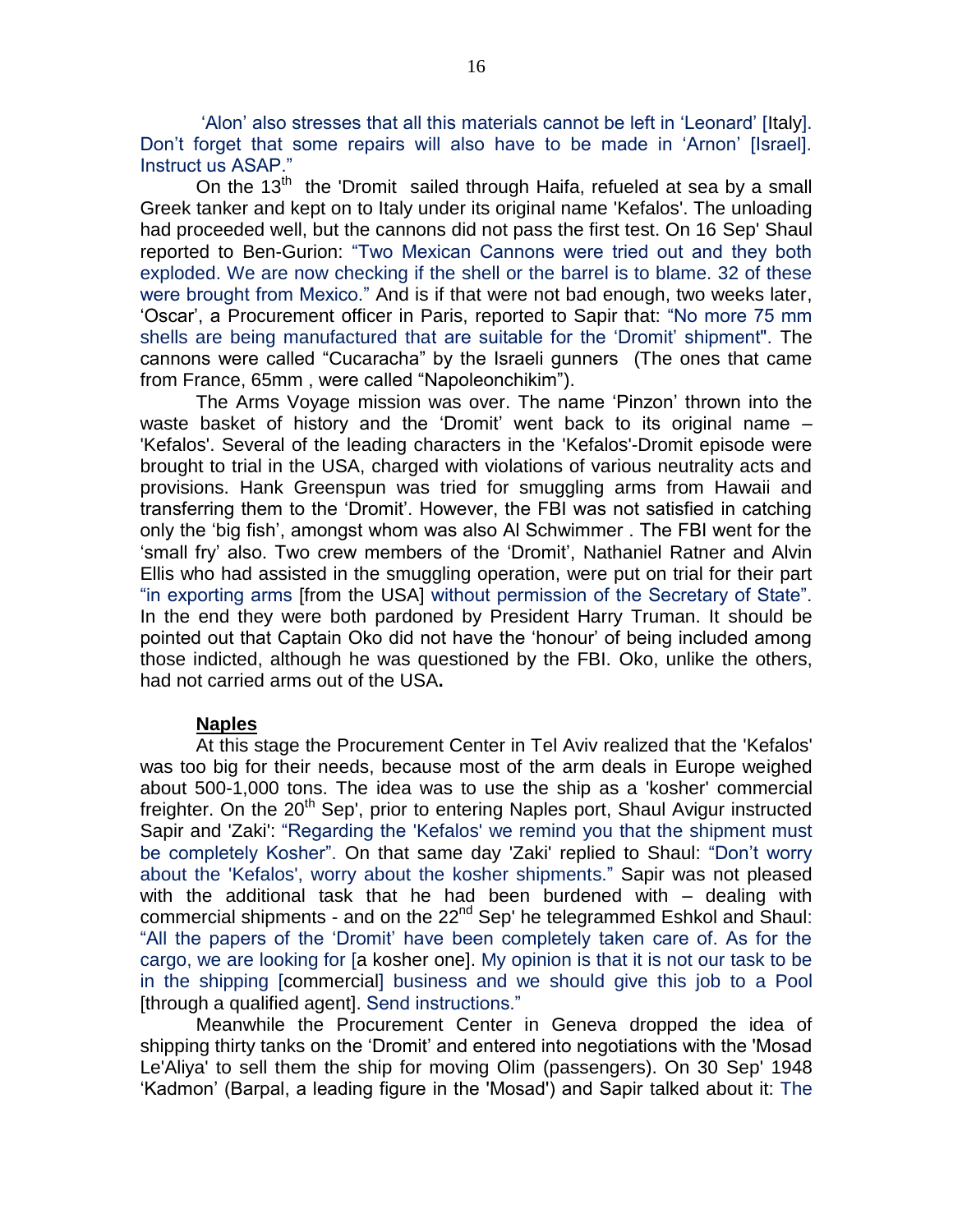"Mosad" wants to hire the "Dromit" for three months on the condition that they will pay the full price." A report of this conversation was sent by "Pino" and Sapir to Shaul and Eshkol that same day: "We agreed in principle to lease the "Dromit" to the "Mosad"". Shaul and Eshkol replied almost immediately: "We will discuss this after the ship is examined by a marine expert." Three days later Sapir and Barpal met in Paris and agreed in principle on leasing the ship to the "Mosad" for \$ 16,500 per month, but on the other hand, Barpal "demanded money for the ships that we [the Procurement System] took", and used as arm ships

To the captain"s chagrin, work was started on the beginning of Oct' 1948 in a dry dock in Naples to convert the freighter into a passengers ship. On 8th Oct' Sapir telegrammed Eshkol and Shaul: "The situation with the "Dromit" is as follows: The 'Mosad' has leased her from the  $1<sup>st</sup>$  Oct'. We have not yet agreed on the price. The "Mosad" has difficulty covering the cost and we may cancel the lease. Daily upkeep of the ship is 1,000 'Stephens' [\$]. According to ''Zaki'', there is no hope of a suitable [kosher & commercial] cargo in the Mediterranean. In the event that the "Mosad" will forego leasing the ship, then we will have to find some other lessee or a buyer".

It seemed that the "Dromit" was just a dead weight on the shoulders of its owners, but two days later, on 10th Oct', 'Zaki' suggested to Sapir: "220,000 "Stephens' for the 'Dromit' ".The Procurement System made a good "bargain". Half a year before, the ship had been purchased in the USA for \$ 190 000.00 !!! In between, on  $12<sup>th</sup>$  Oct', the 'Dromit' was asked to assist the arms ship Scio which had run into trouble not far from Capri. The captain agreed to tow Scio to Naples on condition that the crew be paid overtime wages only. Captain Oko received thank-you letters from the Mosad Le'Aliya in Italy and Scio's captain.

While negotiations were being conducted between the Mosad and the Procurement System, the idea came up once again in Israel to use the "Dromit" to move Arazi's tanks. On 13<sup>th</sup> Oct' an urgent telegram was sent to Geneva: "After further consideration and examination of the situation in the port, we agree to 'Zaki'"s suggestion to load the "crawlers" [tanks] onto the "Dromit". They have to be arranged so that her cranes will be able to unload them [from the ship]. 'Cover' [cargo] too is of course absolutely necessary."

On the following day, Eshkol added to Sapir: "Tiber [Rami, a Procurement activist] notifies us that in Reike [Northern Yugoslavia] there are 3,000 tons of lumber, and the "crawlers" are in the vicinity of Bologna. This allows the "Dromit" to pick up the "crawlers" in Northeastern "Leonard" [Italy] and the lumber for its cover..." In reaction to this, Sapir had to remind him that on 1st Oct' 1948 the "Dromit "had already been transferred to the "Mosad": "We let you know that the sum for the lease of the ship would be settled by mutual agreement between you and the Mosad". It turned out that 'Zaki'"s suggestion had not been coordinated with his superior, Barpal.

On 15<sup>th</sup> Oct' Sapir made it clear to 'Zaki': "You want to load 'snakes' [tanks] onto the 'Dromit' but I already told you that the 'Dromit' is now designated to carry Olim and you cannot have her [for cargo]." Soon after, Sapir finalized the case with Barpal: "I informed him of the mixup concerning the "Dromit". I certified that from  $1<sup>st</sup>$  Oct' the ship is leased to the 'Mosad'. Let your people know that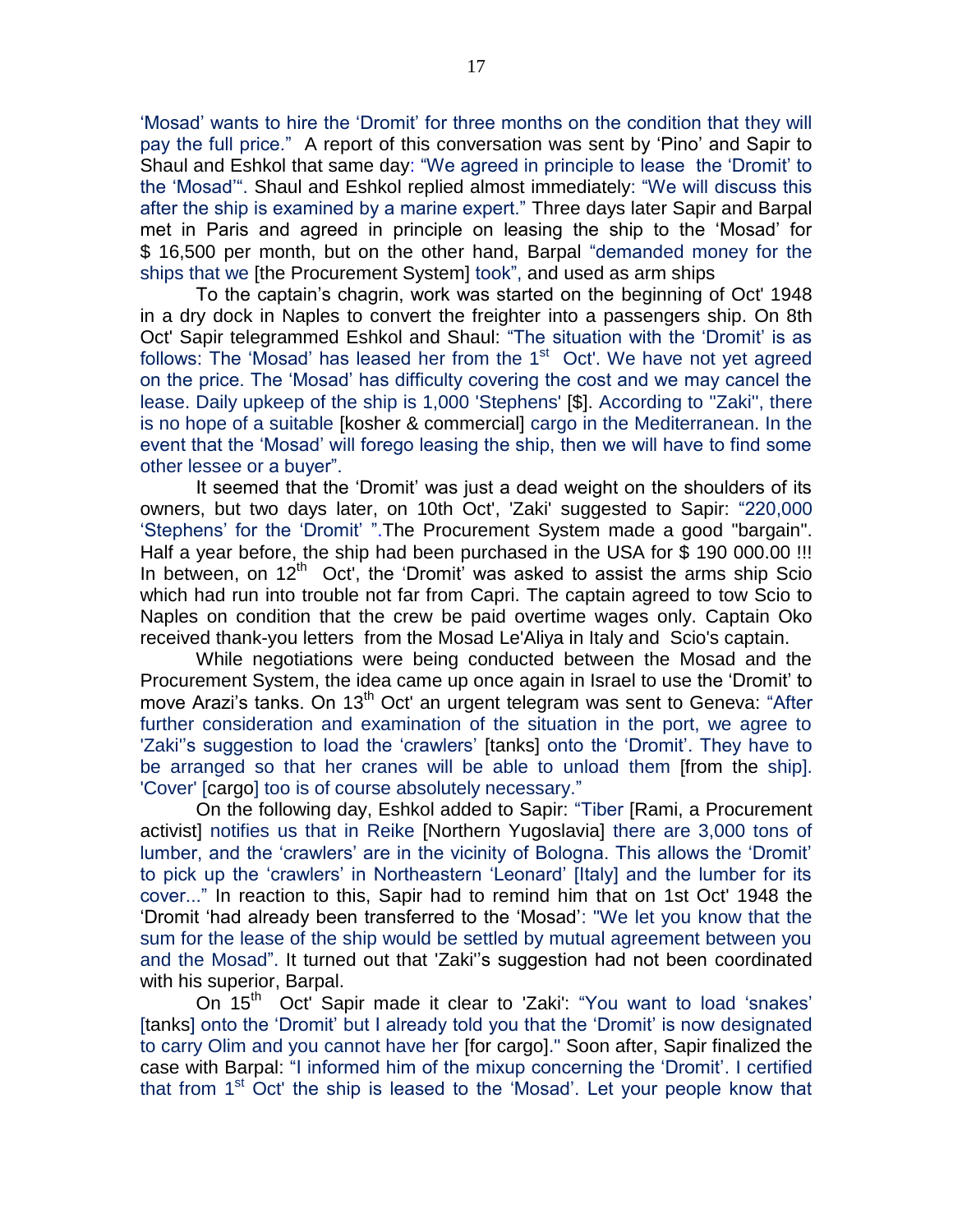negotiations must be made directly with them [whereas] 'Zaki' notified "Arnon" and that is what caused the mixup…after clearing up how much we owe the "Mosad", we will settle that whole sum minus 100,000 "Stephens" [\$] ".

Later that day Arazi informed Sapir that he is still interested: "...In shipping twelve "snakes" [not 30] with the "Dromit". I have expressed my fears and I shall consult it with "Ben Kedem" [Sharet] and "Kadmon" [Barpal]." At this point Sapir decided to consult it with Eshkol – Shaul too: "Let me know if it is worth sending you the "snakes" together with the Olim on the "Dromit" otherwise we will have to leave the rest of the 'snakes' until we find suitable transport. The 'Mosad' people will also ask 'Ben Kedem' for his opinion. Await your immediate answer."

On 20<sup>th</sup> Oct' 1948 Sapir had to address once again to Eshkol and Shaul Avigur: "I am sorry but on the  $7<sup>th</sup>$  Oct' it was suggested to you by 'Zaki' and 'Alon' to ship the "snakes" with the "Dromit", but she was transferred on the first of the month to the "Mosad" and that agreement cannot be retracted. The "Mosad" has invested large sums in order to make the "Dromit" suitable to carry Olim. Let me know your answer about loading some of the "snakes" into the holds of the "Dromit" " . Their answer was: "A- We agree to loading some of the 'snakes' onto the "Dromit". B- It is absolutely necessary that the "snakes" be loaded so that the winches of the 'Dromit' will be able to remove them from the ship to the pier." It should be mentioned that despite the negotiations regarding loading the tanks, work continued at the dry dock in Naples on fitting the "Dromit" for carrying passengers and in any case, over \$ 700 were paid for refitting the old cranes.

On 8<sup>th</sup> Nov' the 'Dromit' left Naples and sailed for Yugoslavia to pick up about 4,000 Olim, most of them from Bulgaria. On the  $28<sup>th</sup>$  she left Haifa to pick up a second transport. While en route she was ordered by Barpal to enter the port of Bari, most probably to check if she is suitable to load the tanks, in addition to the Olim. On  $3^{\text{rd}}$  Dec' 1948 the captain reacted to the demands of the 'Mosad' in Italy regarding entering the port of Bari: "We continue towards "Yoram" [Yugoslavia] and there is no reason for us to delay. We shall try to hurry. We only have room for 3,500 because of problems with the air supply and I ask you not to load more than this number of passengers."

On  $6<sup>th</sup>$  Dec', one day before entering the Yugoslavian port, 3 telegrams were sent from the "Dromit" at 14.00 (the order of these telegrams is not clear): 1. From the "Dromit" to Rome: "We are about 40 miles from Split". 2. To the 'Mosad" from those accompanying the "Dromit": "The captain fears that upon his return to Bari some hidden plot is in store for him. He does not want to reveal how much fuel is left, but just says that there is enough. We have enough fuel to return to "Arnon" [Israel], but not enough to return [to Europe]. We have enough food for five days for 4,000 people. Remember that if you will direct us back to Bari, the captain and the whole crew will be very strongly against doing so." 3. To "Kadmon" [Barpal] from Captain Oko: "Again – we do not need anything and we shall not need anything if we are in "Yoram" for 3-4 days. Tonight we shall be at Split." 'Shu"ik'-Yehoshua Barlev, the number one Palyam seaman accompanying the ship, recalls the whole incident clearly. According to him, Barpal did not make clear why they were to go to Bari, and he, to this very day does not know what Barpal had in mind. As a representative of the owners – the "Mosad" – he was the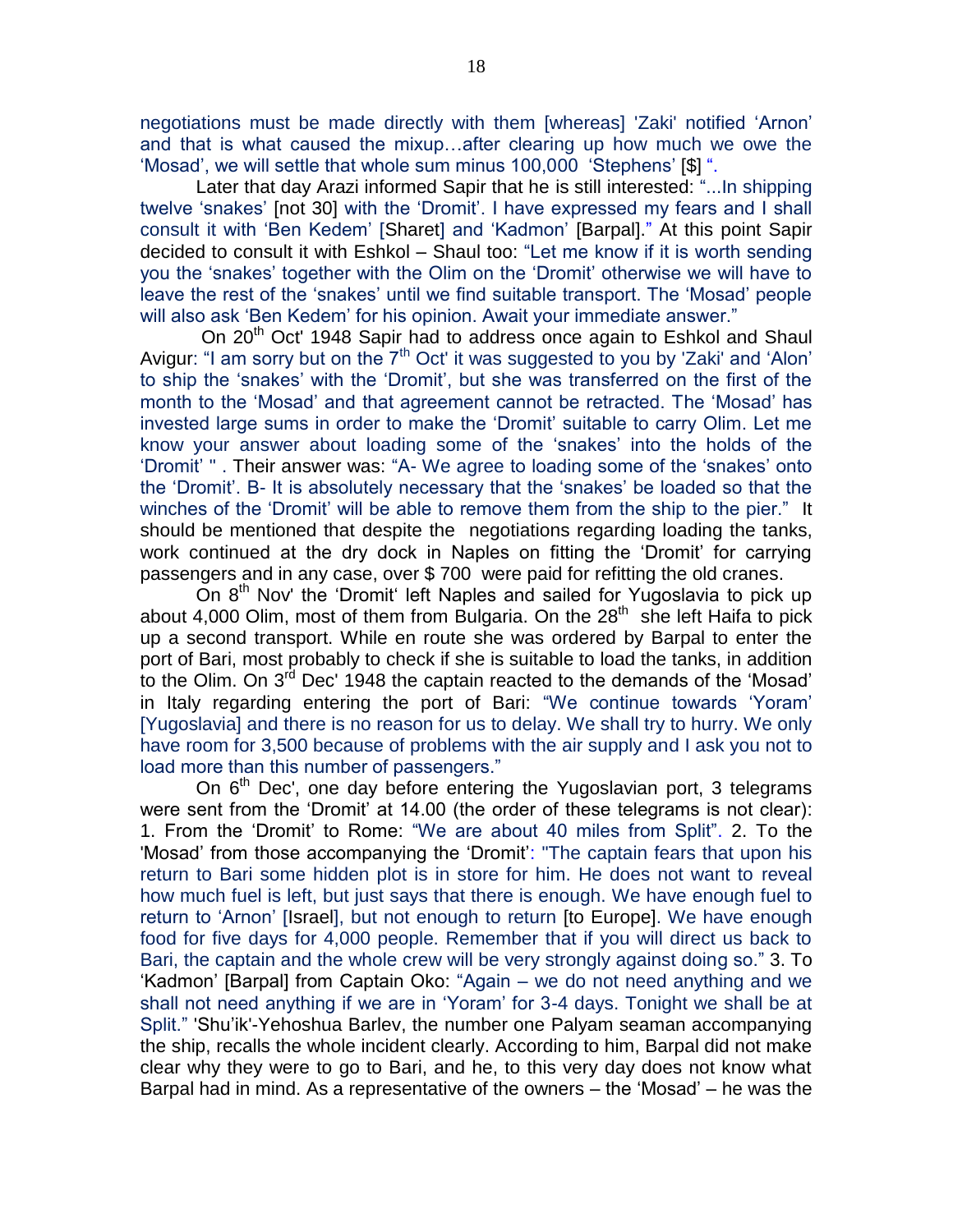one who transmitted to the captain the directions he got from Barpal. Captain Oko, a seasoned veteran of the seven seas, who regarded the captain"s position as only second to God, refused to cooperate with the owners, and they were forced to go along with him.

As has been said previously, on the first voyage from Mexico to Israel, the relations between the captain and those five Jewish Americans that accompanied him were also strained. After three voyages - one with arms and two with 7,737 Olim (passengers) – from April to December 1948, Captain Oko had had his fill. So had the owners of the ship. On 5<sup>th</sup> Jan' 1949 the parties split. The controversial captain received a letter from Shoham LTD (a shipping company based on Ha"mossad Le'aliya Bet' people):

SHOHAM LTD Haifa, 5th January 1949 Captain Oko Master "Kefalos" Dear Captain Oko, 耻 We herewith request you to hand over the ship "Kefalos" (Pinzon) to Captain Joseph Golandski, who was appointed by our firm as Captain of the above ship. On this occasion we wish to thank you for the services which you were so kind to extend to us while serving the ship and we most appreciate your efficiency 'and the very hard work you have undergone in order to fulfil the job in the best possible way. Yours faithfully, SHOHAM LTD.



The frustrated couple, Gladis & Adolph Oko, returned to the USA. Later, he recalled that those were the: "Eight rather hectic months of service in Israel's fleet". It should be remembered that Captain Oko "delivered the goods".

### **Adolph Oko (of blessed memory) died on 25th Sep' 1963.**

< (Attention: the ship names, 'Kefalos' and Pinzon, are mentioned together – that is only three months after Shauls edict: "The name Pinzon is not to be mentioned in the future").

Tanks weren't shipped by the "Dromit", but after the second trip with Olim while the ship was refitted to serve back as a cargo ship, the Procurement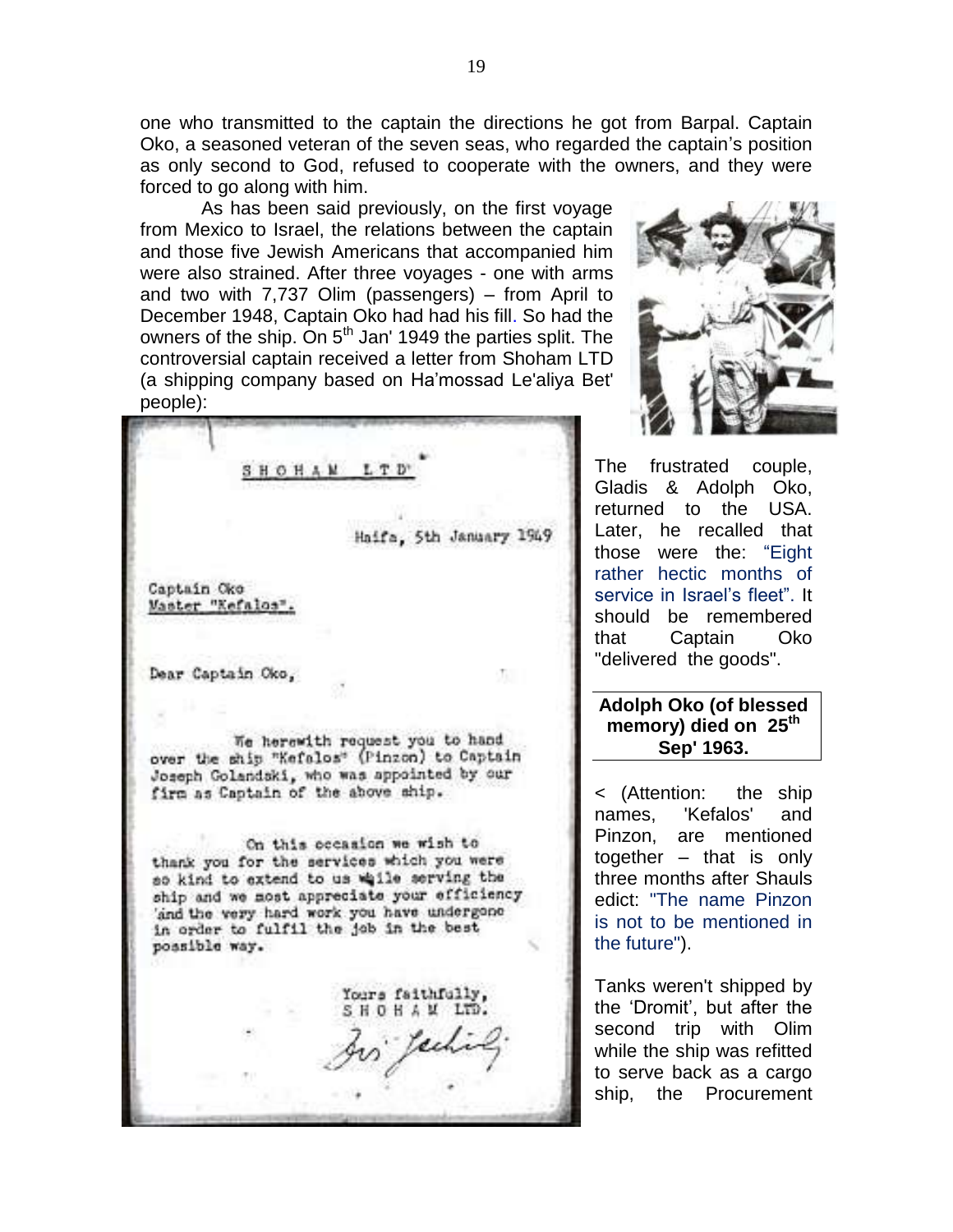System had to extract hurriedly a load of 'spitters', secondhand Spitfire airplanes purchased in Czechoslovakia and shipped by way of the Danube to Yugoslavia.

On 16 Jan' 1949 Sapir sent an urgent telegram to Shaul: "It seems that there is no hope of getting a suitable means of transportation for the "spitters" in "Yoram'. The only choice left is to use the "Dromit" which, according to Shaike [Dan] who was familiar with the ship, she is definitely suitable for the task. Clarify with the "Mosad" if we can use it for three weeks for one voyage. We may be able to use only some of the holds, so perhaps we will also be able to take on a number of passengers, if they agree." Three days later he sent another telegram: "Shaike strongly suggests that we use the "Dromit" to ship the "spitters". Regarding the large boxes, if they will not fit in the holds then we shall place them on the deck. Give us your opinion ASAP."

On 21<sup>st</sup> Jan' 1949 Sapir and Eliezer Shoshani-'Vered', the chief representative of the Defense Ministry in Italy decided: "No action is to be taken and no preparations are to be made." The following day Sapir reported to Shaul: "We told you that the "old man" [code name of an arm ship, Maestralle] is not suitable for hauling 'spitters'. We asked you to give us the size of the holds openings of the "Dromit" because you cannot send it to "Yoram" without knowing if it is suited for the job. Ask the experts again if they can be placed one container upon the other."

Shaul answered the following day: "I am surprised at your crossing the "Dromit" off the list because of narrow hold openings. According to our calculations the boxes will fit into the bottom of the holds on condition that they go in at an angle. Placing one box on another depends only on the strength of the box and that I cannot judge from here."

The end of the story is that the 'spitters' were finally shipped by two other Procurement ships, "Scio" and "Arsia". The 30 Shermans of Arazi were also shipped to Israel during Nov' 1948: "In 3 ships, 10 tanks on the "Borea", 9 on the 'Arsia' and 11 on the 'Rex'." On  $12<sup>th</sup>$  March 1949 the subject came up once again in a conversation between "Avni"–Israel Dickenstein, the Chief Procurement in Italy, and Sapir: "Shermans – "Avni" wants the "Dromit". It can carry all thirty Shermans".

It should be pointed out that the attempt to mix a cargo of arms with Olim on the "Dromit" was very unusual, and I know of no other instance where it was done. When the first arms ships started their work in March 1948, Ben-Gurion instructed Shaul: "Don"t mix equipment with immigration." These instructions were given when the British Mandate was still in effect, but the logic behind it was the same after the Declaration of Independence, because of the fact that both these institutions were working in defiance of the decisions of the UN. There was an arms embargo on each side and an embargo on men of military age from entering the country. Any unplanned entry of a ship into a foreign port could endanger both efforts simultaneously.

The story of the second and third voyages with 7,737 olim from Eastern Europe will have to be written separately.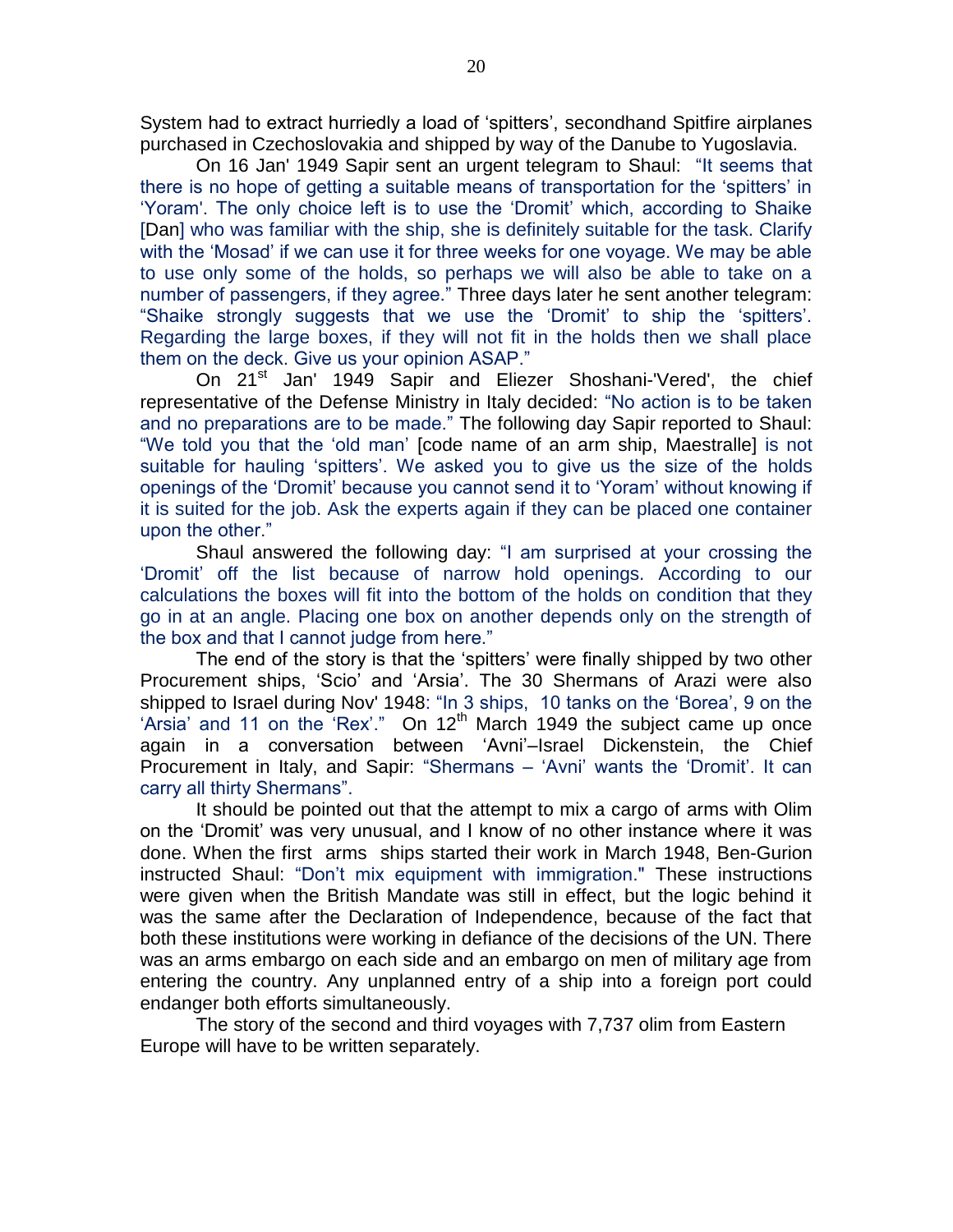

#### **Nov' 1948, second voyage. The olim are received on the "gangway" at Bakar by Chaya'le ('gideonit') and Mambush-Ambash Arie.**

We can close the chapter of the Kefalos' by reporting that on Dec' 1948 she finished her work for the "Mosad Le'Aliya' and went back to her original function as a regular freighter under the same owner who changed his name, first to Shoam and then to Zim company.

'Kefalos' became the first Israeli cargo ship carrying the Israeli flag and bearing formally the name – imagine! Dromit. Her first master was Captain Steve-Esteban Hernandorena, a republican Spaniard-Basque, who started his Israeli career as the Chief Mate of the Pan York – 'Aliya B' ship – in 1947 and